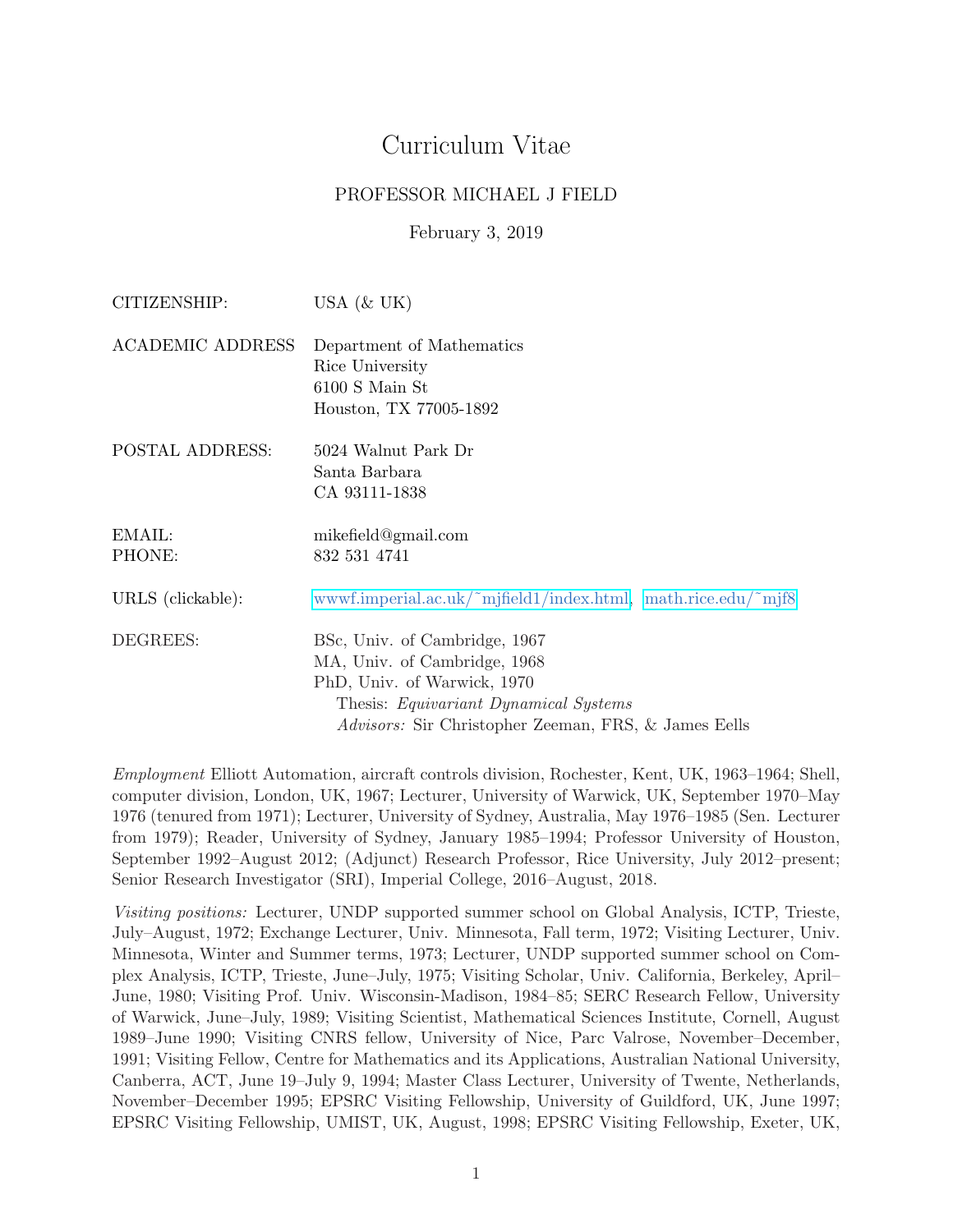October 2001–July 2002 (5 weeks in Exeter); EPSRC supported collaboration during the period August 2002–July 2004 with Prof I Melbourne, University of Surrey; Visiting Leverhulme Professor, Imperial College London, September 2004–July 2005; Visiting Ulam Professor, Univ. of Colorado, Boulder, Fall 2005; Gaines Scholar, University of Richmond, Virginia, Fall 2006; LMS Scheme II visitor, July 2009 (Exeter, Manchester, Warwick); Honorary Visiting Professor, Exeter University (UK), from 2009; Visiting Professor, University of Manchester, May 1–31 July, 2010; Marie Curie Fellow (2 year fellowship), Imperial College (2014–2016). Senior Teaching Fellow, University of Bristol, August 1, 2017–July 2018.

Awards & Honours:

Fellow of the Institute of Physics (2004) Visiting Leverhulme Professorship, Imperial College (2004–2005) Visiting Ulam Professor, Boulder (2005) Gaines Scholar, University of Richmond (2006) Honorary Visiting Professor, Exeter University (from 2009) Inaugural AMS Fellow (2012) On Fulbright Specialist Roster (from 2013) Marie Curie International Fellow, Imperial College (2014–2016)

Professional Organizations: American Mathematical Society, London Mathematical Society, European Mathematical Society, European Society for Mathematics and Arts (ESMA).

Editorial, Refereeing etc: Editor of Nonlinearity (from 1998), Discrete and Continuous Dynamical Systems (2001–2010), and Journal of Mathematics and the Arts (2006–2016). Refereeing work for a wide range of journals and institutions (including EPSRC, NSF Panels and publishers). Organizing Committee, SIAM, Snowbird 2009. Member of the Board of Directors of ESMA and Chair of Educational Outreach Committee.

Recent Grants Texas Advanced Research Program (TARP), 1/1/1994-12/31/96, 'Pattern formation and symmetry in chaotic systems', \$56,096 (with M Golubitsky); TARP, 1/1/96-12/31/97, 'Symmetric patterns, symmetric dynamics', \$66,500 (with M Golubitsky); TARP, 1/1/98-12/31/99, 'Coupled cell systems and patterns', \$66,500 (with M Golubitsky); NSF, 7/1/1994-6/30/96, 'Dynamics and Symmetry', \$213,000 (with M Golubitsky and I Melbourne); NSF, 7/1/97–6/30/00, 'Dynamics, patterns and symmetry', \$300,000; NSF, 7/1/00–6/30/03; (with Golubitsky, Melbourne & Török); Office of Naval Research,  $2/15/94-11/15/96$ , 'Dynamics, Symmetry and PDEs', \$111,018 (with M Golubitsky and I Melbourne). EPSRC (UK) grants to support work with Dr P Ashwin (Exeter) and Prof I Melbourne (Surrey); NSF Focused research grant 5/1/03-5/31/05, 'Synchrony and Structure in Coupled Cell Systems',  $$885,984$  (with M Golubitsky, K Josic, A Török & I Stewart); NSF, 06/10/06-05/31/09, 'Statistical and Geometric Properties of Dynamical Systems', \$308,000 (with Matthew Nicol and Andrew Török); NSF, 'Dynamics of Coupled Cell Systems', 06/01/2008—11/30/2012, \$196,353; NSF, 'Progress and Problems in Dynamics' (workshop) (with Török & Nicol),  $04/15/12$ — $04/14/13$ , \$37,000; NSF, 'Dynamics of Asynchronous Networks, Adaptation and Visualization', 07/15/12—06/30/17, \$286,925.

# PUBLICATIONS

## Books and Monographs

1. Differential Calculus and its Applications, Van Nostrand Reinhold, London, 1970. (Reprinted by Dover, 2012.)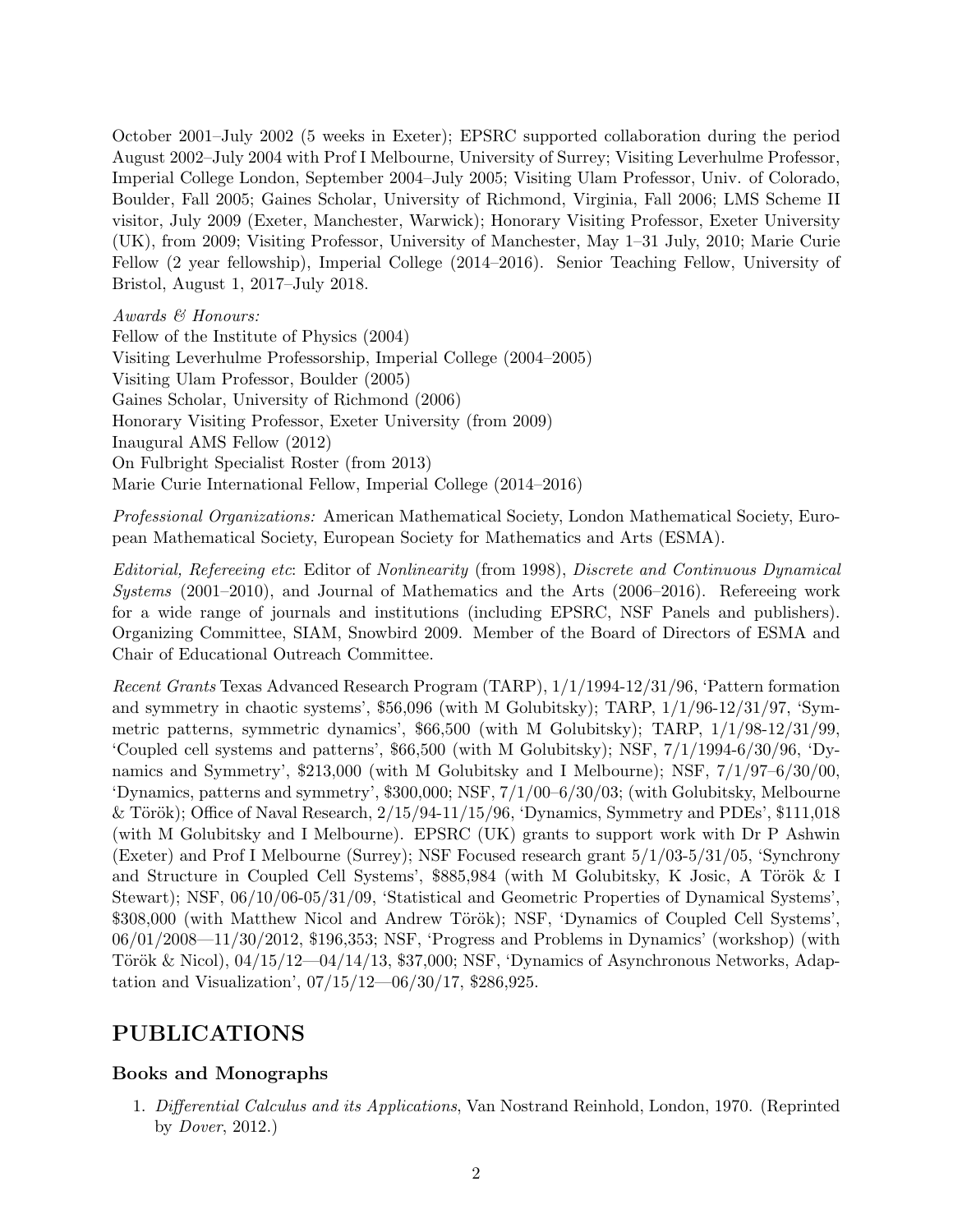- 2. Several Complex Variables and Complex Manifolds I, London Mathematical Society Lecture Note Series in Mathematics, 65, Cambridge University Press, 1982. (Reprinted 2011.)
- 3. Several Complex Variables and Complex Manifolds II, London Mathematical Society Lecture Note Series in Mathematics, 66, Cambridge University Press, 1982.
- 4. (with M Golubitsky) Symmetry in Chaos, Oxford University Press, November, 1992.
- 5. (with M Golubitsky) La Symétrie du Chaos, InterEditions, 1993. (French translation of Symmetry in Chaos.)
- 6. (with M Golubitsky) Chaotische Symmetrien, Birkhäuser, November, 1993. (German translation of Symmetry in Chaos.)
- 7. Symmetry breaking for compact Lie groups, Mem. Amer. Math. Soc., 574, 1996.
- 8. Dynamics, Bifurcation and Symmetry, Pitman Research Notes in Mathematics, 356, 1996.
- 9. (with M Nicol) Ergodic Theory of Equivariant diffeomorphisms: Markov partitions and stable ergodicity, Mem. Amer. Math. Soc., 803, 2004.
- 10. Dynamics and Symmetry (Imperial College Press Advanced Texts in Mathematics Vol. 3, 2007.)
- 11. (with M Golubitsky) Revision and new edition of Symmetry in Chaos (SIAM, May 2009).
- 12. Essential Real Analysis (Springer Undergraduate Mathematics Series, Springer International Publishing AG, 2017.)
- 13. Abstract Algebra for Engineers and Applied Mathematicians (In preparation; partly based on experience at University of Bristol).

#### Papers

- 14. 'Equivariant dynamical systems', Bull. Amer. Math. Soc. 76 (1970), 1314–1318.
- 15. 'A finiteness result on the ring of analytic functions defined on a Banach space', Studia Mathematica, t XXLVI (1973), 17–20.
- 16. 'Lectures on holomorphic function theory and complex manifolds', Proc. of seminar course on Global Analysis and its Applications, IAEA, Vienna (1974), 83–134.
- 17. 'Sheaf cohomology, structures on manifolds and vanishing theory', Proc. of seminar course on Global Analysis and its Applications, IAEA, Vienna (1974), 167–188.
- 18. 'Complex analysis on Banach spaces', Proc. of seminar course on Global Analysis and its Applications, IAEA, Vienna (1974), 189–192.
- 19. 'Singularity theory and equivariant dynamical systems', Proc. of Int. Conf. on Dynamical Systems in Mathematical Phy., Rennes (1975).
- 20. 'Singularity theory and equivariant dynamical systems',  $Ast\acute{e}risque$ ,  $40$  (1976), 67–78 (revised version of preceding).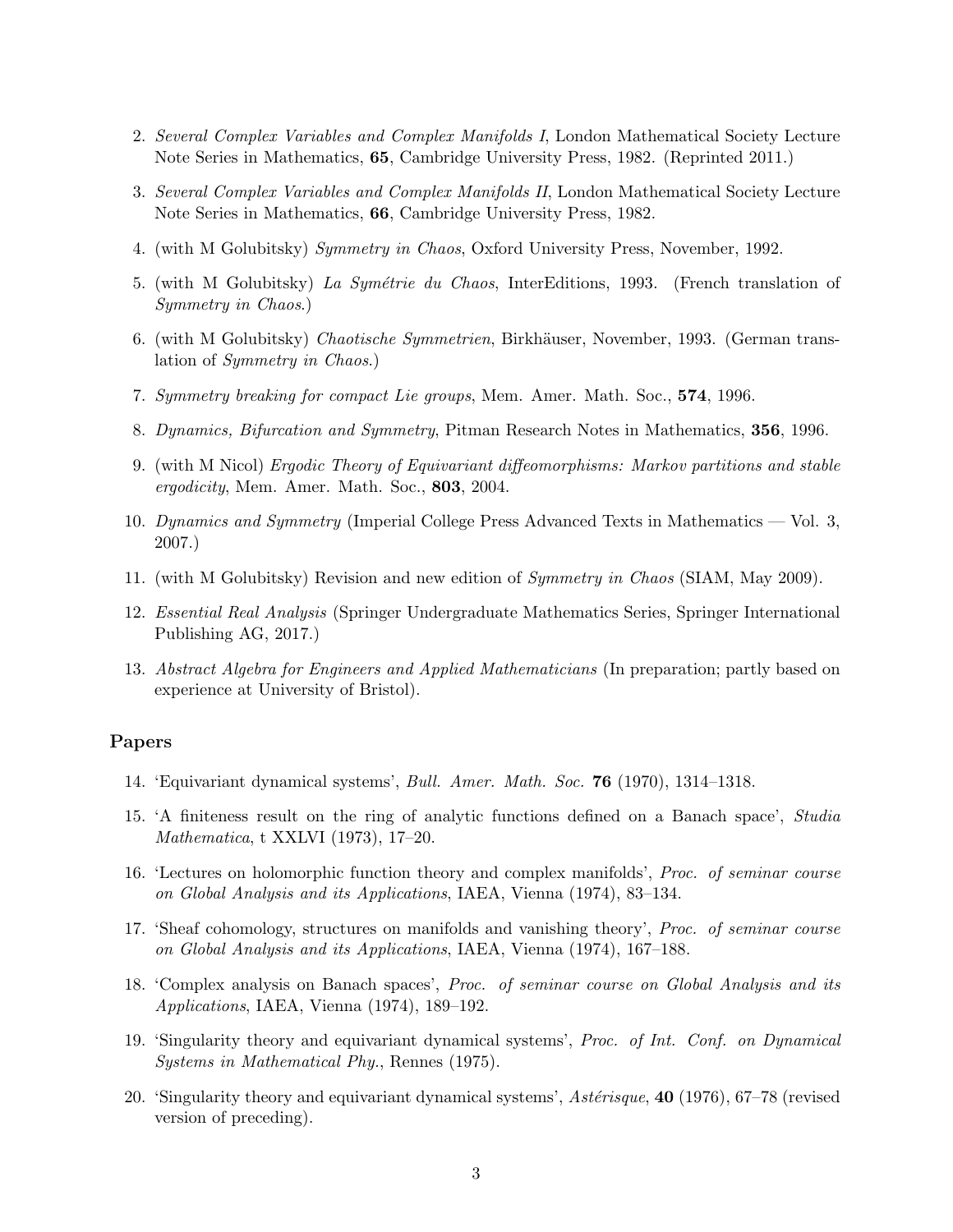- 21. 'Transversalité dans les G-variétiés', C. R. Acad. Sc. Paris, t. 282 (Janvier, 1976), 115–117.
- 22. 'Several Complex Variables', Proc. of summer school on complex analysis, IAEA, Vienna (1976), 234–253.
- 23. 'Transversality in G-manifolds', Trans. Amer. Math. Soc. 231 (1977), 429–450.
- 24. 'Stratifications of equivariant varieties', Bull. Austral. Math. Soc. 16 (1977), 279–295.
- 25. (With D I Cartwright). 'A refinement of the Arithmetic mean–Geometric mean inequality', *Proc. Amer. Math. Soc.* **71**(1) (1978), 36–38.
- 26. 'Resolving actions of compact Lie groups', Bull. Austral. Math. Soc. 18 (1978), 243–254.
- 27. 'Equivariant dynamical systems', Trans. Amer. Math. Soc. 259(1) (1980), 185–205.
- 28. 'Handlebody decompositions for G-manifolds', Bull. Austral. Math. Soc. 25(1) (1982), 29–36.
- 29. 'On the structure of a class of equivariant maps', Bull. Austral. Math. Soc.  $26(2)$  (1982), 161–180.
- 30. 'Isotopy and stability of equivariant diffeomorphisms', Proc. London Math. Soc. 46(3) (1983), 487–516.
- 31. 'Equivariant diffeomorphisms hyperbolic transverse to a G-action', J. London Math. Soc.  $27(2)$  (1983), 563-576.
- 32. 'Equivariant dynamics', Contemporary Math. 56 (1986), 69–96.
- 33. (With R W Richardson). 'Symmetry Breaking and the Maximal Isotropy Subgroup Conjecture for Reflection Groups', Arch. for Rational Mech. and Anal. 105(1) (1989), 61–94.
- 34. 'Equivariant Bifurcation Theory and Symmetry Breaking', J. Dynamics and Diff. Eqns.  $1(4)$ (1989), 369–421.
- 35. (With R W Richardson). 'Symmetry breaking in equivariant bifurcation problems', Bull. Amer. Math. Soc.  $22(1)$  (1990), 79–84.
- 36. (With M Golubitsky). 'Symmetric Chaos', Computers in Physics (1990), 470 479.
- 37. 'Local structure of equivariant dynamics', Singularities, Bifurcations, and Dynamics, Proceedings of Symposium on Singularity Theory and its Applications, Warwick, 1989 (eds. R. M. Roberts and I. N. Stewart), Lect. Notes in Math. 1463, Springer-Verlag, Heidelberg (1991), 168-195.
- 38. (With J W Swift). 'Stationary bifurcation to limit cycles and heteroclinic cycles', Nonlinearity 4 (1991), 1001–1043.
- 39. (With M Golubitsky and I N Stewart). 'Hemisphere bifurcations', Journal of Nonlinear Science 1 (1991), 201–223.
- 40. (With R W Richardson). 'Symmetry breaking and branching patterns in equivariant bifurcation theory  $\Gamma$ , Arch. Rational Mech. and Anal. **118** (1992), 297–348.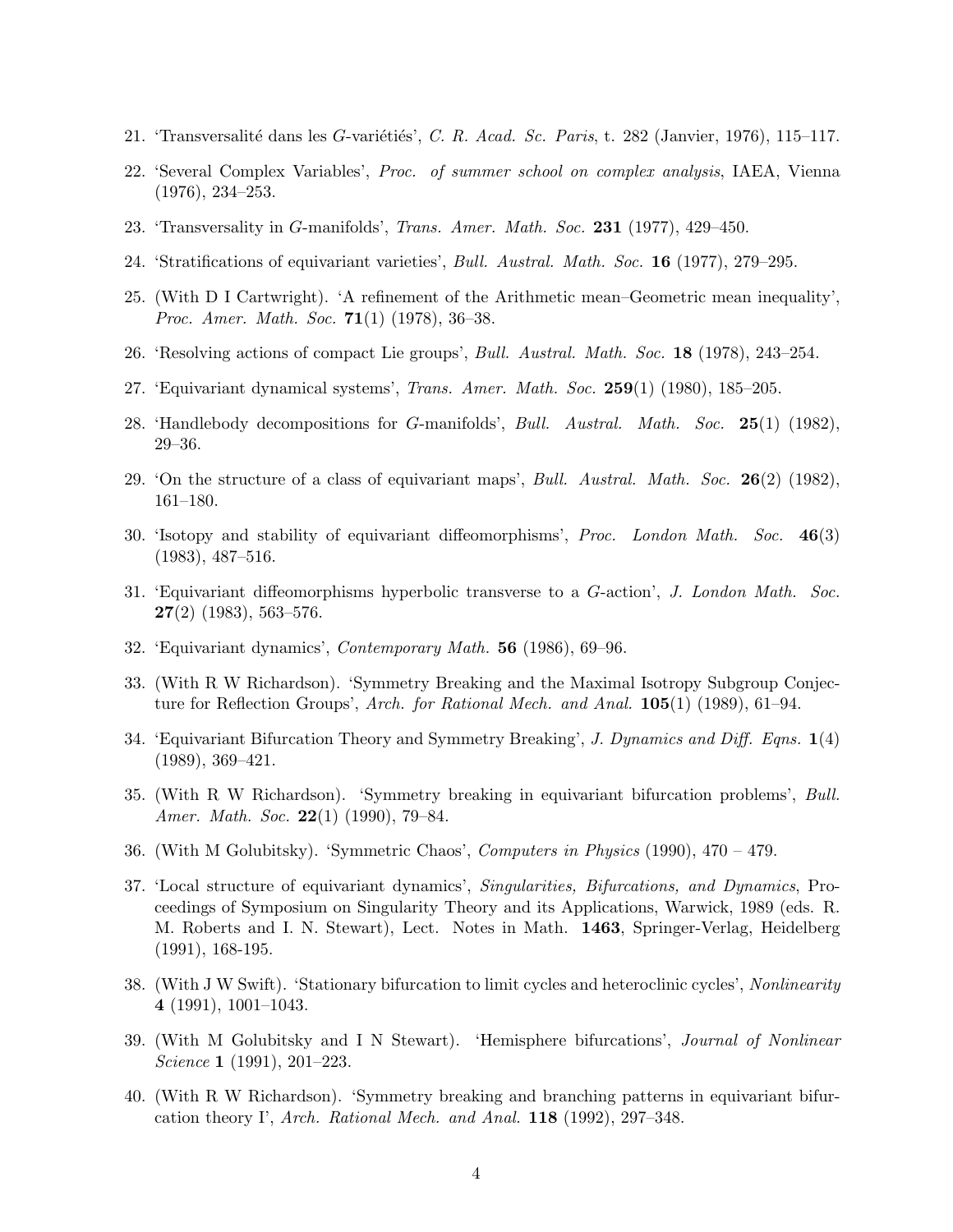- 41. (With R W Richardson). 'Symmetry breaking and branching patterns in equivariant bifurcation theory II', Arch. Rational Mech. and Anal. 120 (1992), 147–190.
- 42. (With M Golubitsky). 'Symmetries on the edge of chaos', New Scientist 1855 9 January (1993), 32–35.
- 43. (With J W Swift). 'Hopf bifurcation and the Hopf fibration', Nonlinearity 7 (1994), 385–402.
- 44. 'Determinacy and branching patterns for the equivariant Hopf bifurcation', Nonlinearity 7 (1994), 403–415.
- 45. (With M. Golubitsky and M. Nicol). 'A note on symmetries of invariant sets with compact group actions', Tatra Mountains Math. Publ. 4 (1994), 93–104.
- 46. 'Blowing-up in equivariant bifurcation theory', in Dynamics, Bifurcation and Symmetries: New Trends and New Tools (P Chossat and J.-M Gambaudo, Eds) NATO ARW Series, Kluwer, Amsterdam (1994), 111–122.
- 47. (With P Chossat). 'Geometric analysis of the effect of symmetry breaking perturbations on an  $O(2)$  invariant homoclinic cycle', In: Normal forms and Homoclinic Chaos. Fields Institute Communications 4 (1995), 21–42.
- 48. (With M Golubitsky) 'Symmetric Chaos: How and Why', Notices of the Amer. Math. Soc. 42(2) (1995), 240–244.
- 49. (With M Dellnitz, M Golubitsky, A Hohmann & J Ma). 'Cycling Chaos', Intern. J. Bifur.  $\mathscr$  Chaos 5(4) (1995), 1487–1501 (also appeared in: IEEE Trans. Circuits  $\mathscr$  Syst. 42 (10)  $(1995), 821-823).$
- 50. (With I Melbourne and M Nicol). 'Symmetric attractors for diffeomorphisms and flows', Proc. London Math. Soc. 72 (1996) 657–696.
- 51. 'Geometric methods in bifurcation theory', In: Pattern formation and symmetry breaking in PDEs. Fields Institute Communications 6 (1996), 181–208.
- 52. 'Symmetry breaking for equivariant maps', In: Algebraic groups and Lie groups, Volume in Honour of R. W. Richardson, Cambridge University Press, (1997), 219–253.
- 53. 'Generators for compact Lie groups', Proc. AMS. 127 (1999), 3361–3365.
- 54. (With W Parry). 'Stable ergodicity of skew extensions by compact Lie groups', Topology, 38(1) (1999), 167–187.
- 55. (With P Ashwin). 'Heteroclinic networks in coupled cell systems', Arch. Rat. Mech. & Anal. 148 (1999), 107–143.
- 56. 'Heteroclinic cycles in symmetrically coupled systems', Proc. IMA workshop on Pattern Formation in Continuous and Coupled Systems, May 11-18, 1998 (eds Golubitsky, Luss, Strogatz), IMA volumes no 115, Springer-Verlag, 1999, 49-64.
- 57. 'Ergodicity and robustness of symmetric attractors', in: Proc. Equadiff Berlin, 1999 (eds Fiedler, Groger and Sprekels), World Scientific, Vol 1 (2000), 169-174.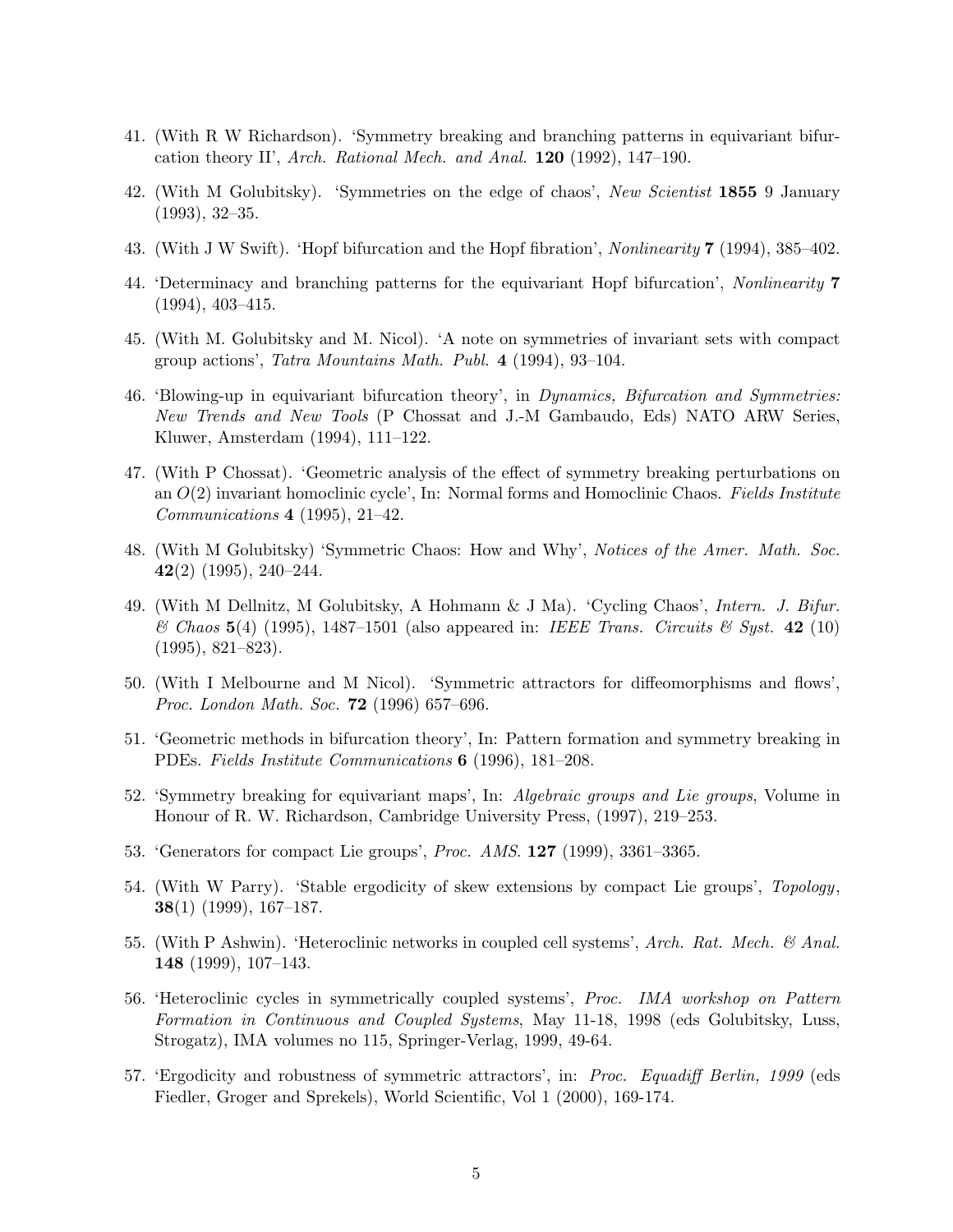- 58. (With V Nitică) 'Stable topological transitivity of skew and principal extensions', Nonlinearity, 14  $(2001)$ , 1055–1070.
- 59. (With I Melbourne and A Török) 'Decay of Correlations, Central Limit Theorems and Approximation by Brownian Motion for Compact Lie Group Extensions', Erg Th. & Dynam. *Sys.* **23** (1) (2003), 87–110.
- 60. 'Persistent Ergodicity and Stably Ergodic SRB Attractors in Equivariant Dynamics', Trends in Mathematics: Bifurcations, Symmetry and Patterns, Birkhäuser,  $(2003)$ , 75–86.
- 61. (With P Ashwin, A M Rucklidge and R Sturman) 'Phase resetting effects for robust cycles between chaotic sets', Chaos 13 (2003), 973–981.
- 62. 'Combinatorial dynamics', Dynamical Systems 19 (2004), 217–243.
- 63. (With I Melbourne and A Török) 'Stable ergodicity for smooth compact Lie group extensions of hyperbolic basic sets', Erg Th. & Dynam. Sys.,  $25(2)$  (2005), 517–551.
- 64. (With P Ashwin) 'Product dynamics for homoclinic attractors', Proc. Royal Soc., ser. A, 461 (2005), 155–177.
- 65. (With I Melbourne, M Nicol and A Török) 'Statistical properties of compact group extensions of hyperbolic flows and their time one maps', Discrete and Continuous Dynamical Systems, 12 (1) (2005), 79–96.
- 66. (With I Melbourne and A Török) 'Stability of mixing and rapid mixing for hyperbolic flows', Annals of Math.  $166(1)$  (2007), 269–291.
- 67. (With A L Alejandro-Quinones, K E Bassler, J L McCauley, M Nicol, I Timofeyev, A Török, and G Gunaratne) 'A Theory of Fluctuations in Stock Prices', Physica A, 363(2) (2006), 383–392.
- 68. 'Singularity and stratification theory applied to dynamical systems', Singularity Theory (Proceedings of 2005 meeting at Luminy, eds Chéiot et al., World Scientific, 2007), 219–240.
- 69. (With M Aguiar, P Ashwin and A Dias) 'Dynamics of coupled cell networks: synchrony, heteroclinic cycles and inflation', *Journal of Nonlinear Science*, **21**(2) (2011), 271–323.
- 70. (With N Agarwal) 'Dynamical equivalence of networks of coupled dynamical systems I: Asymmetric inputs', Nonlinearity 23 (2010), 1245–1268.
- 71. (With N Agarwal) 'Dynamical equivalence of networks of coupled dynamical systems II: general case', *Nonlinearity*, **23** (2010), 1269–1289.
- 72. 'Exponential mixing for smooth hyperbolic suspension flows'. Regular and Chaotic Dynamics  $16(1-2)$   $(2011)$ , 91-104.
- 73. (With N Agarwal and A Rodrigues) 'Dynamics near the Product of Planar Heteroclinic Attractors', Dynamical Systems: an international journal  $26(4)$  (2011), 447–481.
- 74. 'Heteroclinic Networks in Homogeneous and Heterogeneous Identical Cell Systems', J. Nonlinear Science  $25(3)$  (2015), 779–813.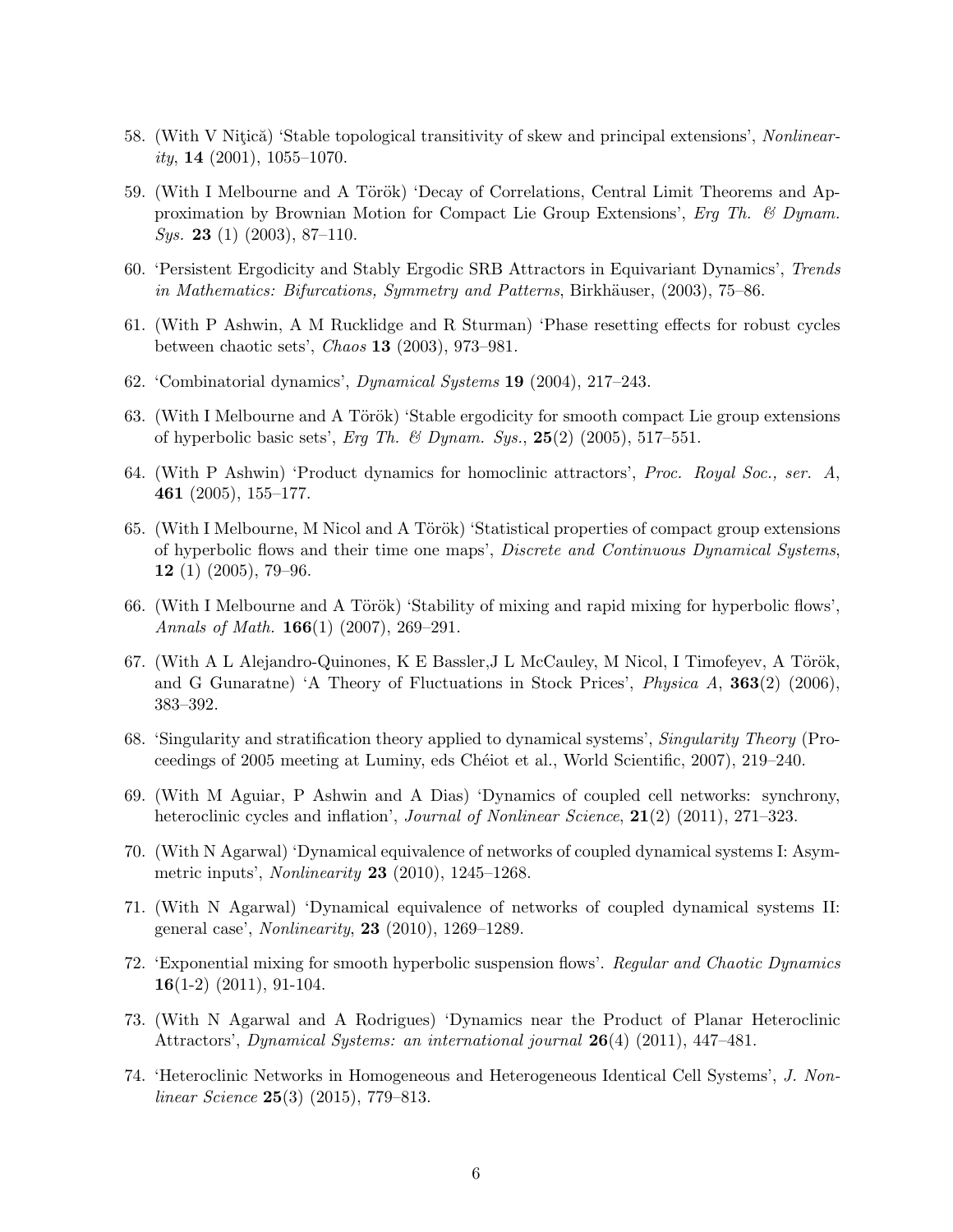- 75. (With C Bick) 'Functional Asynchronous Networks: Factorization of Dynamics and Function', (MATEC Web of Conferences, 83 (2016), CSNDD 2016 - International Conference on Structural Nonlinear Dynamics and Diagnosis, Marrakech, May 23–25, 2016).
- 76. (With C Bick) 'Asynchronous Networks and Event Driven Dynamics', Nonlinearity 30(2)  $(2017), 558 - 594.$
- 77. (With C Bick) 'Asynchronous Networks: Modularization of Dynamics Theorem', Nonlinearity **30**(2) (2017), 595–621.
- 78. (With C Bick) 'Asynchronous Networks', Research perspectives CRM Barcelona: Nonsmooth Dynamics (Birkhauser, 2017), 13–18.
- 79. 'Patterns of desynchronization and resynchronization in heteroclinic networks', Nonlinearity 30(2) (2017), 516–558.
- 80. (With M Aguiar and A Dias) 'Feedforward Networks: Adaptation, Feedback, and Synchrony', J. Nonlinear Sci., November, 2018.
- 81. (With M Aguiar and A Dias) 'Feedforward Networks: Bifurcation and Dynamics', in preparation.
- 82. 'Asynchronous networks', in preparation.
- 83. 'The concept of a fundamental dynamical network unit', in preparation.

#### Other mathematically related refereed papers

- 84. 'Harmony, Chromatics, and Chaos', Proc. Bridges Conference, 1999 ,(ed Reza Sarhangi) Southwestern College, Kansas, 1–21.
- 85. 'Color symmetries in chaotic quilt patterns', In Proc. ISAMA 99 Conference, (eds N Friedman and J Barrallo), Universidad del Pais Vasco, 1999, 181–187.
- 86. 'Designer chaos', invited article, J. Computer Aided Design, 33 (5), (2001), 349–365.
- 87. 'Mathematics through  $Art Art$  through Mathematics'. *Proc. MOSAIC 2000 Conference*, University of Washington, Seattle, 2000, 137–146.
- 88. 'The art and science of symmetric design'. Proc. of the 2000 Bridges Conference (ed Reza Sarhangi), Southwestern College, Kansas, 2000, 53–60. (Slightly revised version with color images in on-line journal Visual Mathematics 2 (3) (2000), dedicated to the Bridges 2000 conference.)
- 89. 'The Design of 2-Colour Wallpaper Patterns Using Methods Based on Chaotic Dynamics and Symmetry', In: Mathematics and Art. Mathematical Visualization in Art and Education, (ed Claude P Bruter), Springer, Berlin, 2002, 43–60.
- 90. 'Forum: Comment l'art peut-il venir en aide à l'enseignement des mathématiques?', In: Mathematics and Art. Mathematical Visualization in Art and Education, (ed Claude P Bruter), Springer, Berlin, 2002, 168–172.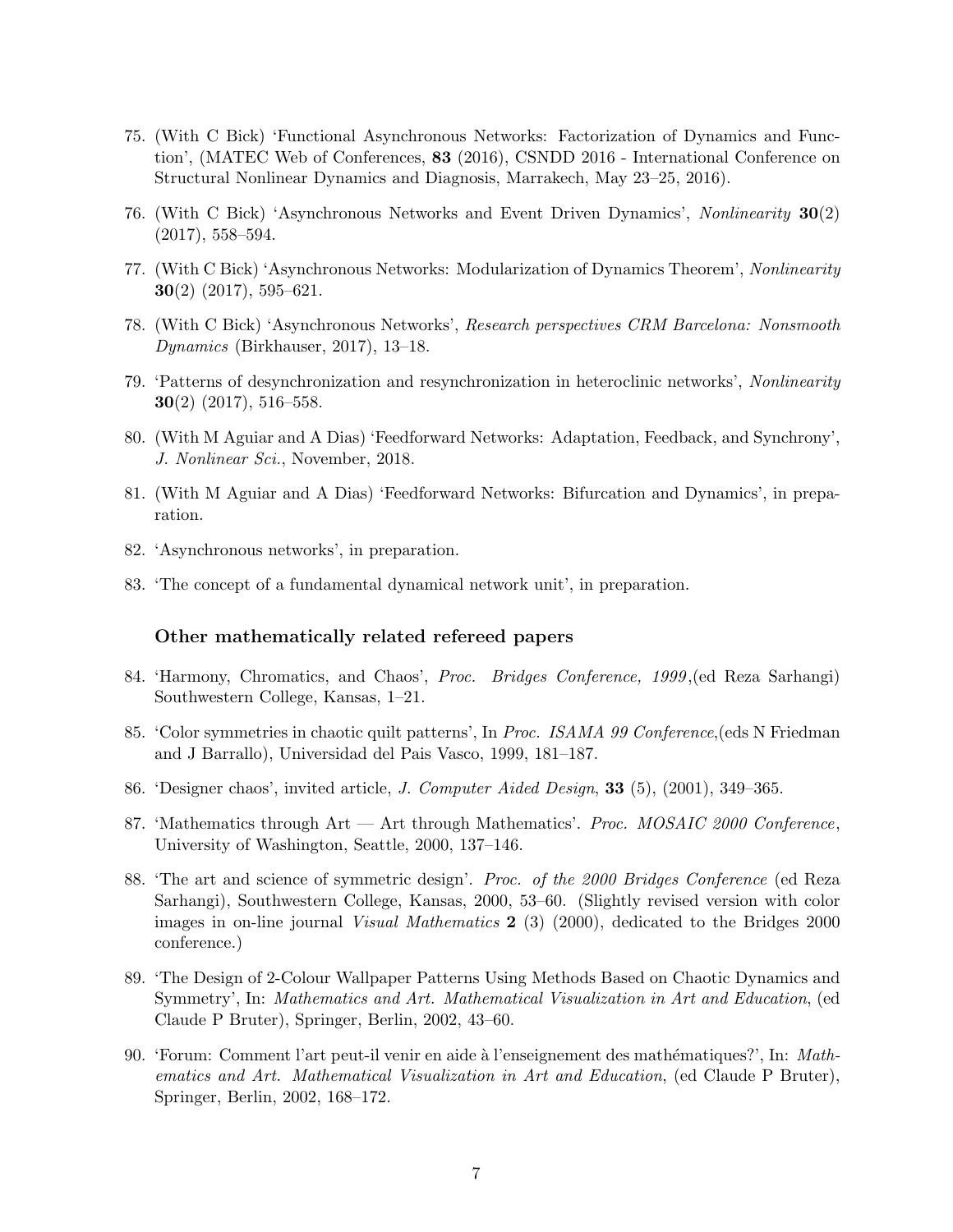- 91. 'Dynamics, Chaos and Design', invited article for The Visual Mind II, MIT Press, April 2005, 473–494.
- 92. 'Mathematics: why get involved?', invited article for On Common Ground, Yale, Spring 2005.
- 93. Invited article for Notices AMS on 'Bridges London, 2006', Notices AMS 54(6), 730–732.
- 94. (With G Greenfield) 'Post-process recoloring of time-based digital images', proceedings of the Fifth Mathematics & Design International Conference, Univ. Regional de Blumenau, Blumenau, SC — Brazil.
- 95. 'Using Mathematics in Art', *Proceedings of the 2010 Bridges Conference, Pécs, Hungary*, (eds George W Hart and Reza Sarhangi), 2010.
- 96. 'GPS: Geometry, Probability & Statistics', Mathematics Teaching Geometry special issue, 229 (July 2012).

## Conference/Seminar/Workshop talks – from 1993

### Mathematics

- 1. 'Blowing-up in equivariant bifurcation theory', invited address at EBG meeting on Dynamics, Bifurcation and Symmetries, Cargese, September, 1993.
- 2. Invited talk on 'The effect of breaking symmetry from  $O(2)$  to  $Z_2$  on a homoclinic cycle in the Armbruster-Guckenheimer-Holmes model', Fields Institute meeting on Normal forms and Homoclinic chaos, November, 1993.
- 3. Seminar, Rayleigh-Durham, Dynamics Days, Jan 1994.
- 4. Invited series of three talks on 'Geometric methods in bifurcation theory', at Fields Institute meeting on Pattern formation in PDEs, February, 1994.
- 5. Invited speaker at Sigma Xi day on chaos, Texas A&M, May, 1994.
- 6. 'Patterns in Chaos', Invited address at inaugural Australasian Dynamics Days, Melbourne, Australia, 14-16 June, 1994.
- 7. Colloquium talk, Rice University, 1994.
- 8. Colloquium speaker, Mathematics Department, Australian National University, Canberra, June 30, 1994.
- 9. Colloquium speaker, Joint Sydney-NSW colloquium, July 1, 1994.
- 10. 'Structure of symmetric attractors', Invited address at conference on Symmetry in Dynamical Systems, Utah State University, September 9–11, 1994.
- 11. Oberwolfach, Bifurkation und Symmetrie, June 25 July 1, 1995.
- 12. Invited speaker at workshop on Equivariant Dynamical Systems, ICIAM meeting July, 1995.
- 13. Invited speaker at Workshop on Dynamics and Symmetry at the Newton Institute, Cambridge 30 Oct – 3 Nov, 1995.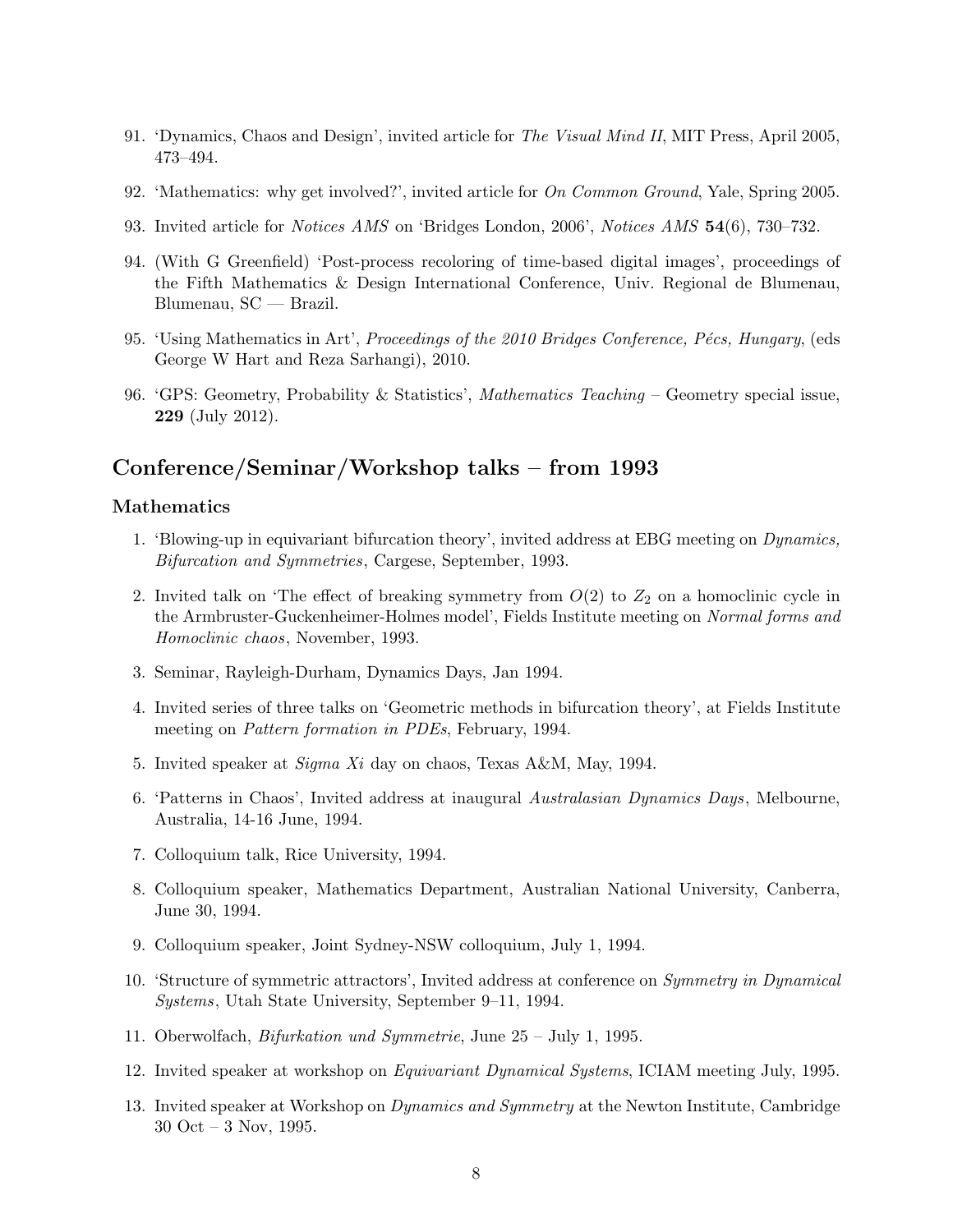- 14. Master class lecturer on 'Symmetry', 13 Nov–11 Dec, 1995, Twente, Holland (series of 16 hours of lectures).
- 15. Principal invited speaker at Johann Bernoulli Dynamical Systems Conference, 11–15 December, 1995, Groningen.
- 16. Colloquium talk on 'Generators for compact Lie groups', University of Houston, November, 1996.
- 17. Seminar on 'Generators for compact Lie groups', UMIST, 1996.
- 18. Speaker at Southwest Dynamical Systems meeting, Denton, N. Texas (April 11 13, 1997).
- 19. Invited speaker at meeting on Equivariant dynamics, Berlin, 19 22 May, 1997 (three one hour talks on symmetric attractors, supported by DFG).
- 20. Principal speaker at Workshop on Symmetric Chaos and Dynamical Systems, University of Surrey, June 16–17, 1997. (Statistics on symmetric attractors.)
- 21. Talk on 'Stable ergodicity', International Conference on Differential Equations and Dynamical Systems, University of Waterloo, August 2, 1997.
- 22. Invited talk in Dynamical systems seminar at Northwestern on 'Stable ergodicity', October 28, 1997.
- 23. Colloquium talk on 'Fubini Foiled', University of Houston, November, 1997.
- 24. Invited talk in Rice Geometric analysis seminar on 'Stable ergodicity', January 1998.
- 25. Talk on 'Stable Ergodicity', 'Global Analysis 30 Years Later', Cincinnati, March 25 28, 1998.
- 26. Invited talk on 'Heteroclinic cycles in Coupled oscillators', in IMA workshop on Pattern Formation in Continuous and Coupled Systems, May 11 – 15, 1998.
- 27. Seminar on 'Stable Ergodicity of skew extensions', Moscow State University, June 9, 1998.
- 28. Principal speaker at workshop on Skew Products, UMIST, August 12, 1998.
- 29. Principal speaker at Workshop on Equivariant dynamics, University of Surrey, August 19, 1998.
- 30. Seminar on 'Equivariant dynamics', Cornell University, November 13, 1998.
- 31. Mathematics Colloquium on 'Ergodicity' at Claremont Colleges, April 14, 1999.
- 32. Speaker at May SIAM dynamical systems meeting at Snowbird, 1999.
- 33. Speaker and organizer at Minisymposium on Symmetry, Equadiff, Berlin, August 1-7, 1999.
- 34. Invited speaker on 'Stable Ergodicity' at DFG meeting, Weierstrass Institute, Berlin, August 7–10, 1999.
- 35. Seminar on Cycling Chaos, Boston University, November, 1999.
- 36. Speaker in Geometric Analysis seminar, Rice University, Fall, 1999.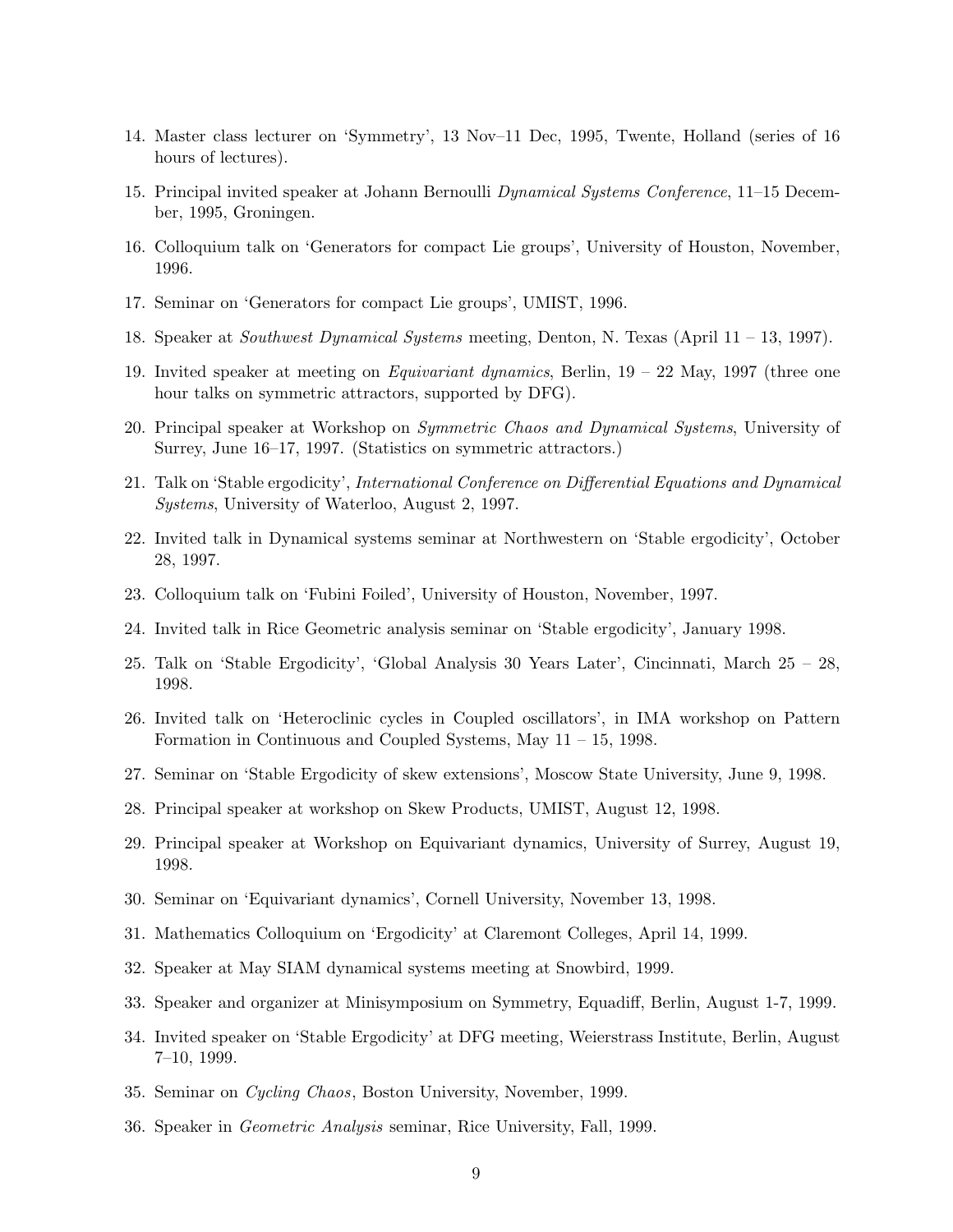- 37. Invited principal speaker, Conference on "Bifurcations, Symmetry and Patterns", University of Porto, Porto, Portugal, 29 June – 4 July 2000.
- 38. Instructor at Summer School on "Bifurcations, Symmetry and Patterns", Wednesday 5th to Friday 14th July, 2000: Complex Dynamics in Symmetric Systems.
- 39. Talk on 'Dynamics on the orbit space', AMS regional meeting on 'Geometric and Symbolic Dynamical Systems', October 20–22, 2000, San Francisco State University.
- 40. Talk on 'Robust Ergodicity and Mixing in Equivariant Dynamics' at Southwest Regional Workshop in Dynamical Systems, 16–19 November, 2000, University of Southern California.
- 41. Invited speaker on "Stable ergodicity for dynamics equivariant by a compact Lie group" at conference on Partial Hyperbolicity in honor of Charles Pugh's 60th birthday, May 29 - June 2, 2001.
- 42. Invited speaker on "Ergodic properties of equivariant diffeomorphisms" at Prodyn meeting on 'Statistical properties of partially hyperbolic dynamical systems', University of Surrey, 28 August - 1st September, 2001.
- 43. Colloquium talk on 'Statistics, symmetry and Skew products', Rice University, September 13th, 2001.
- 44. Seminar on 'ergodic theory of equivariant diffeomorphisms', Trinity University, October 2nd, 2001.
- 45. Seminar on 'Statistics, symmetry and skew products', University of Exeter, UK, October 29, 2001.
- 46. Seminar on 'Skew extensions', AMS Western Sectional Meeting, Irvine, California, Nov 11-12, 2001.
- 47. Seminar on skew extensions, Imperial College, London, May 29, 2002.
- 48. Seminar on stable transitivity, workshop on piecewise isometries. Luminy, France, June, 2002.
- 49. Colloquium talk on 'Statistics, symmetry and Skew products', Texas Christian University, October 8, 2002.
- 50. Colloquium, Physics department, UH, February 4, 2003.
- 51. Colloquium, Mathematics Department, University of Porto, February 25, 2003.
- 52. Seminar on 'Stable mixing for hyperbolic flows', geometric analysis seminar, Rice University, April 9, 2003.
- 53. Speaker/participant at BIRS workshop on 'Symmetry and Bifurcation in Biology', 31 May to 5 June, 2003.
- 54. Seminar on 'Stability of mixing for hyperbolic flows', Manchester University, 14th May, 2003.
- 55. Speaker at minisymposium on 'Heteroclinic cycles', Snowbird meeting on Applications of Dynamical Systems (May 27-31 2003).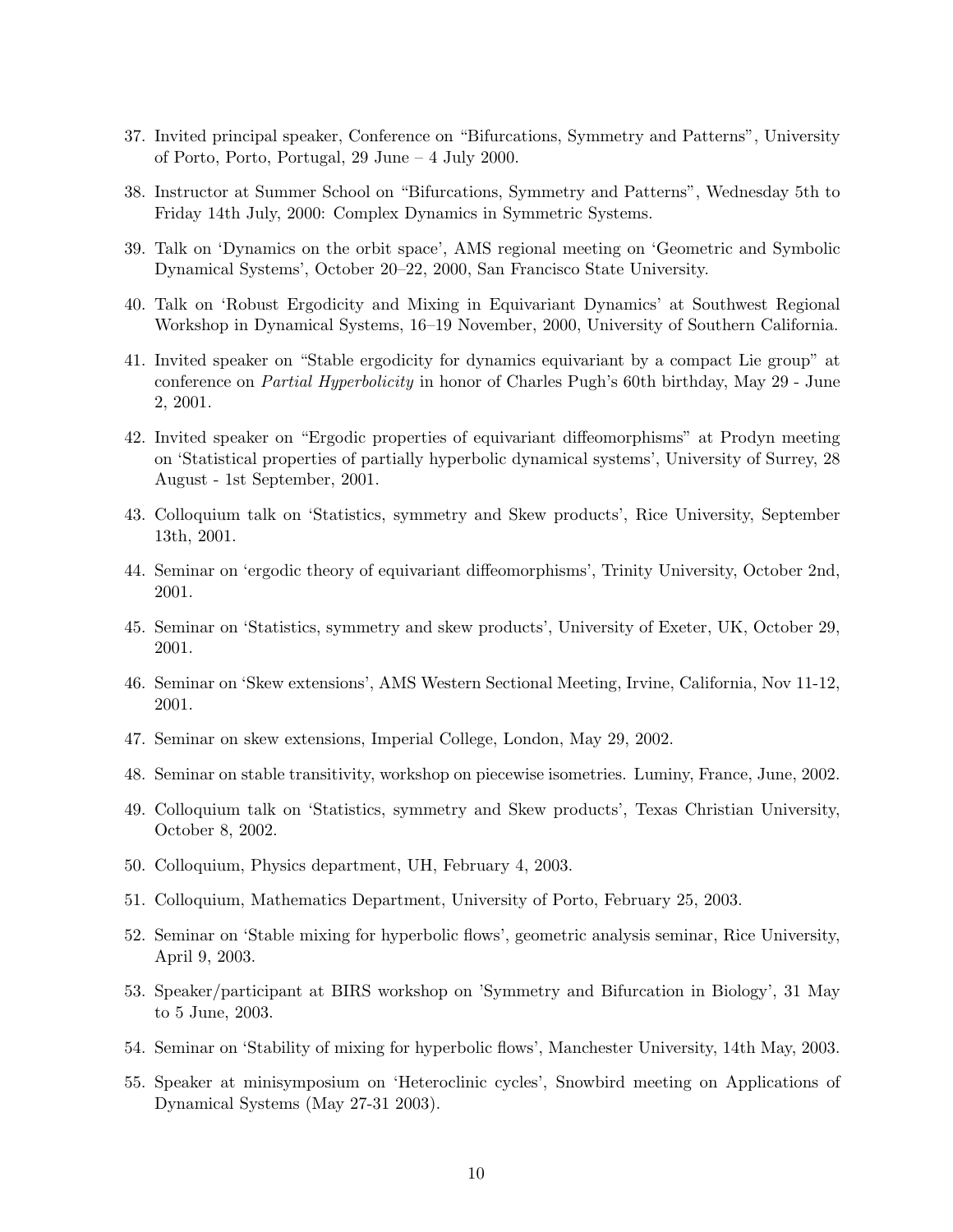- 56. Speaker and minisymposium Statistical properties of dynamical systems organizer at 2003 ICIAM meeting in Sydney, Australia.
- 57. Speaker at minisymposium on Geometric aspects of dynamics, 2003 ICIAM meeting in Sydney, Australia.
- 58. Colloquium talk on 'Randomness, Statistics and Structure in deterministic Chaos', Mathematics Department, University of Sydney, July 11, 2003.
- 59. Seminar on 'Product dynamics', University of Porto, September 19, 2003.
- 60. 'Product dynamics', Fields Institute, December 12, 2003.
- 61. 'Stability of mixing for hyperbolic flows', Annual meeting of AMS, AMS-AWS session on hyperbolic dynamics, Phoenix, 9th January, 2004.
- 62. 'Stability of rapid mixing for hyperbolic flows', One day ergodic theory meeting, University of Surrey, March 26, 2004.
- 63. 'Combinatorial Dynamics', Imperial College, UK, March 24, 2004.
- 64. 'Stability of rapid mixing for hyperbolic flows', One day ergodic theory meeting, University of Surrey, March 26, 2004.
- 65. 'Stability of rapid mixing for hyperbolic flows', AMS sectional meeting, USC, April 3-4, 2004.
- 66. Colloquium talk on 'Combinatorial Dynamics', New Mexico State university, Las Cruces, May 6, 2004.
- 67. 'Combinatorial Dynamics', Turing Institute, UMIST, September 15, 2004.
- 68. 'Stability of mixing and rapid mixing for Axiom A flows', Recent progress in dynamics, MSRI-Clay Institute, Berkeley, Sept. 27 – Oct. 1, 2004.
- 69. 'Geometry, Symmetry and Bifurcation', Colloquium, Imperial College London, October 5, 2004.
- 70. 'Stability of rapid mixing for Axiom A flows', University of Warwick, November 2, 2004,
- 71. 'Combinatorial Dynamics: Networks', Workshop on Coupled Cell Systems, Imperial College,
- 72. 'Stability of rapid mixing for Axiom A flows', University of Exeter, November 29th, 2004. November 4, 2004,
- 73. 'Heteroclinic cycles in coupled cell systems', Coupled 60 workshop, University of Houston, February  $3 - 6$ , 2005.
- 74. 'Geometric methods in bifurcation theory', Applications of Singularities Workshop, 7 11 February, 2005, Luminy, Marseille.
- 75. 'Geometry, Symmetry and Dynamics'. Colloquium, University of Warwick, February 18, 2005.
- 76. 'Stability of Mixing', University of Manchester, March 2nd, 2005.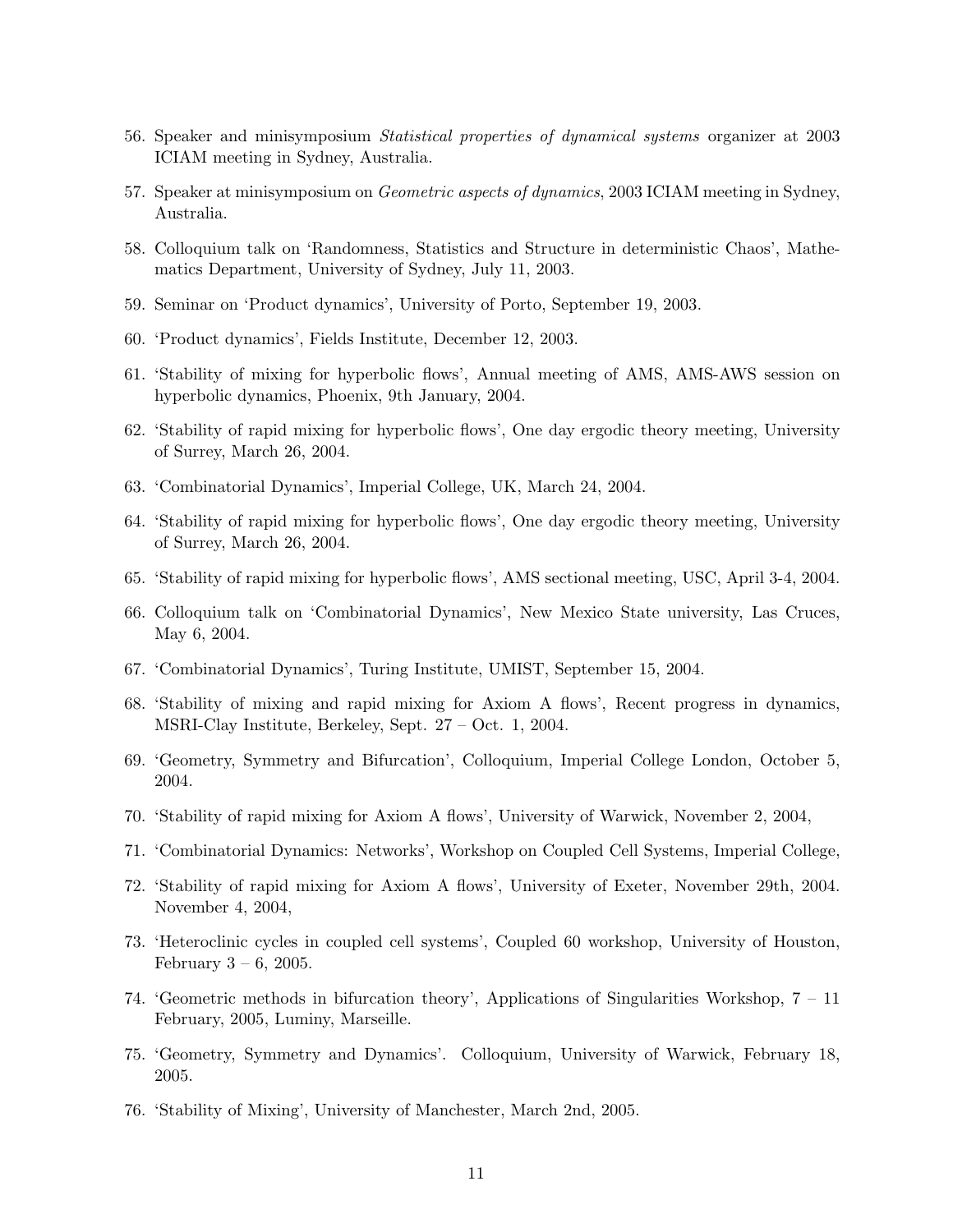- 77. 'Stability and mixing rates for hyperbolic flows', Queen Mary College, London, March 7, 2005.
- 78. 'Heteroclinic cycles in asymmetric coupled cell systems', University of Leeds, Applied mathematics colloquium, March 14, 2005.
- 79. 'Heteroclinic cycles in coupled cell systems', University College London, March 21st, 2005.
- 80. 'The Structure of Chaos', Kempner colloquium, UCB, March 31st, 2005.
- 81. 'Geometry, Symmetry and Dynamics', Yorkshire-Durham Geometry Day, April 15, 2005.
- 82. 'Heteroclinic cycles in coupled cell systems', Applied mathematics colloquium, Bristol University, 18 April, 2005.
- 83. 'Heteroclinic cycles', DAMTP, Cambridge, 26 April, 2005.
- 84. 'Heteroclinic cycles in coupled cell systems', University of Porto, Portugal, May 8th, 2005.
- 85. 'Geometric invariants for hyperbolic flows', University of Porto, Portugal, May 10th, 2005.
- 86. 'Geometry, Symmetry and Dynamics', Colloquium, University of Southampton, June 10th, 2005.
- 87. 'Geometric invariants for hyperbolic flows', Workshop on Probabilistic Limit Laws for Dynamical Systems, Edinburgh, June 13–17, 2005.
- 88. 'Heteroclinic cycles in coupled cell systems', Applied maths seminar, University of Colorado, Boulder, September 15, 2005.
- 89. 'Heteroclinic cycles and dynamics in coupled cell systems', Newton Institute, Workshop on Theory and Applications of Coupled Cell Networks, September 30, 2005.
- 90. 'Zeta functions in dynamics', Colloquium, University of Colorado, Boulder, November 7, 2005.
- 91. 'Mixing for Flows', SFO State, AMS Sectional (45 minutes) April 29, 2006.
- 92. 'Dynamics and Symmetry', Dynamical Systems and Statistical Mechanics, Durham, 3–13 July 2006.
- 93. 'Heteroclinic cycles in coupled cell systems', Exeter Neurodynamics Meeting, 17 July, 2006, Exeter University, UK.
- 94. 'Mixing', Colloquium, University of Richmond, December 4, 2006.
- 95. 'Dynamical zeta functions and mixing', University of Southern California, April 9, 2007.
- 96. 'Heteroclinic Cycles in Coupled Cell Systems', 2007 SIAM Conference on Applications of Dynamical Systems, Snowbird, May 2007.
- 97. 'Mixing for hyperbolic flows', AMS Fall sectional meeting, De Paul University, Chicago, October 5, 2007.
- 98. Applied mathematics colloquium, Imperial College London, November 20th, 2007.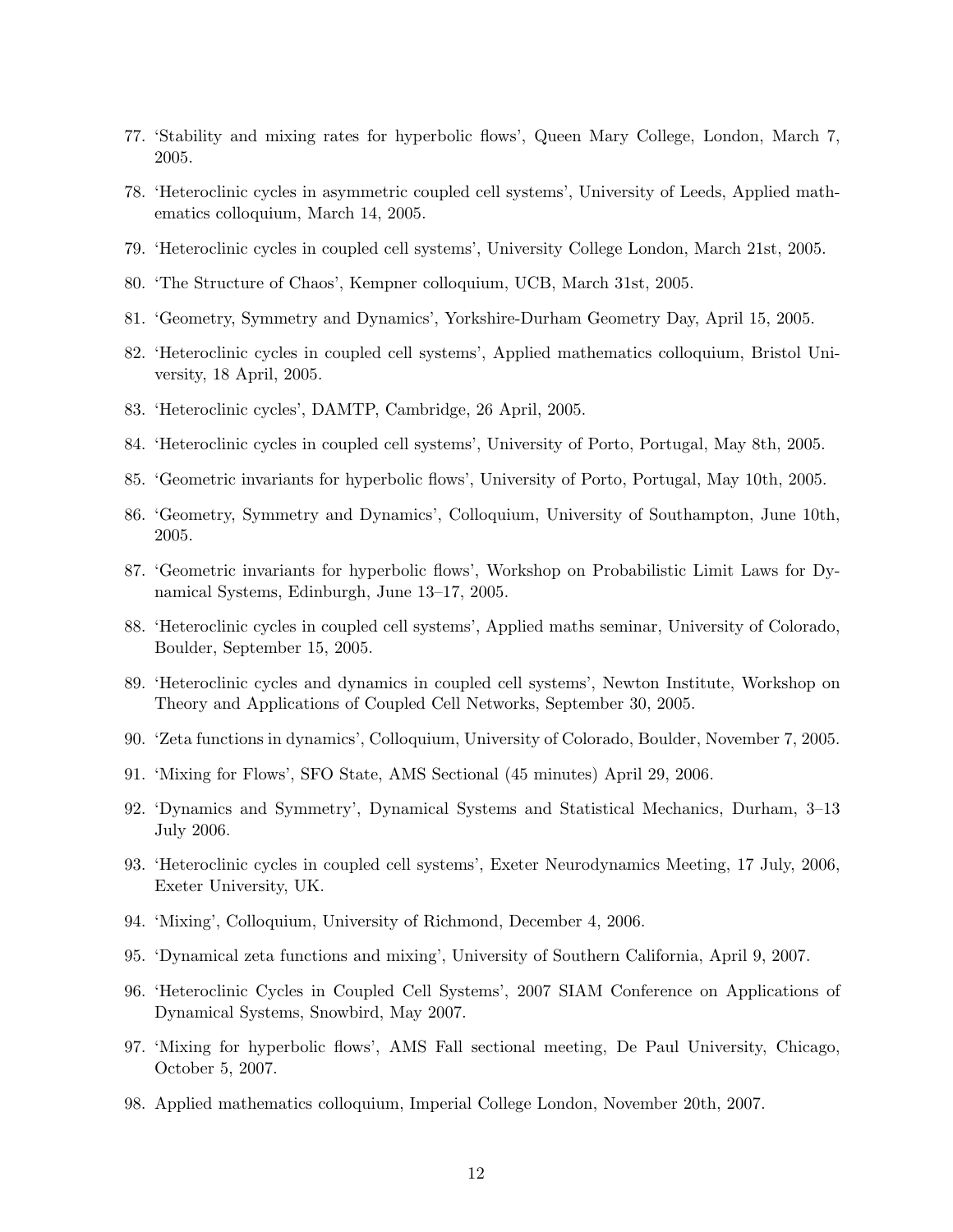- 99. 'Global dynamics in coupled cell systems', Department of Mathematic Colloquium, Purdue University, February 26, 2008.
- 100. 'Global Dynamics in Coupled Cell Systems', CICADA, Manchester, UK, 28th March, 2008.
- 101. 'Rates of mixing for flows', principal speaker at Regional LMS meeting, Manchester, UK, 31st March, 2008.
- 102. 'Rates of mixing for flows and skew extensions', 1 hour talk, Rocky Mountain Conference on Dynamical Systems, May 12–16, 2008.
- 103. 'Dynamical zeta functions and mixing', joint University of New South Wales/University of Sydney Colloquium, June 2008.
- 104. 'Global dynamics and combinatorics of coupled cell systems', Dynamics seminar, University of New South Wales, June 2008.
- 105. 'Global dynamics and heteroclinic cycles in coupled cell networks', 5th European Mathematical Congress, Amsterdam, July 2008.
- 106. 'Global dynamics and heteroclinic cycles in coupled cell systems', seminar, Exeter University, July 2008.
- 107. 'Resolution and intersection: three problems in equivariant geometry', Texas Geometry and Topology Conference, February, 2009.
- 108. 'Equivalence of coupled systems', SIAM, Snowbird, May 2009.
- 109. 'Dynamical equivalence of coupled dynamical systems', Workshop on Network Dynamics, University of Exeter, July 15, 2009.
- 110. 'Rates of mixing for flows and skew extensions', ISAACS meeting, Imperial College London, July 17, 2009.
- 111. 'Dynamical equivalence of coupled dynamical systems', CICADA, University of Manchester, July 21, 2009.
- 112. 'Dynamical equivalence of coupled dynamical systems', University of Warwick, July 22, 2009.
- 113. 'Mixing for flows and skew extensions', Global Dynamics beyond Uniform Hyperbolicity, Beijing, August, 2009.
- 114. 'Measuring & Seeing Chaos', seminar, Trinity University, Texas, September 17, 2009.
- 115. 'Exponential mixing for hyperbolic flows', ergodic theory seminar, University of Warwick, 29 September, 2009.
- 116. 'Dynamics & Equivalence of Coupled Dynamical Systems', NET2009 workshop, University of Warwick, 28 September – 2 October, 2009.
- 117. 'Exponential Mixing for Hyperbolic Flows', AMS Sectional meeting, UC Riverside, November 7–8, 2009.
- 118. 'Dynamics, inflation and equivalence of networks', UC Santa Barbara, March 17, 2010.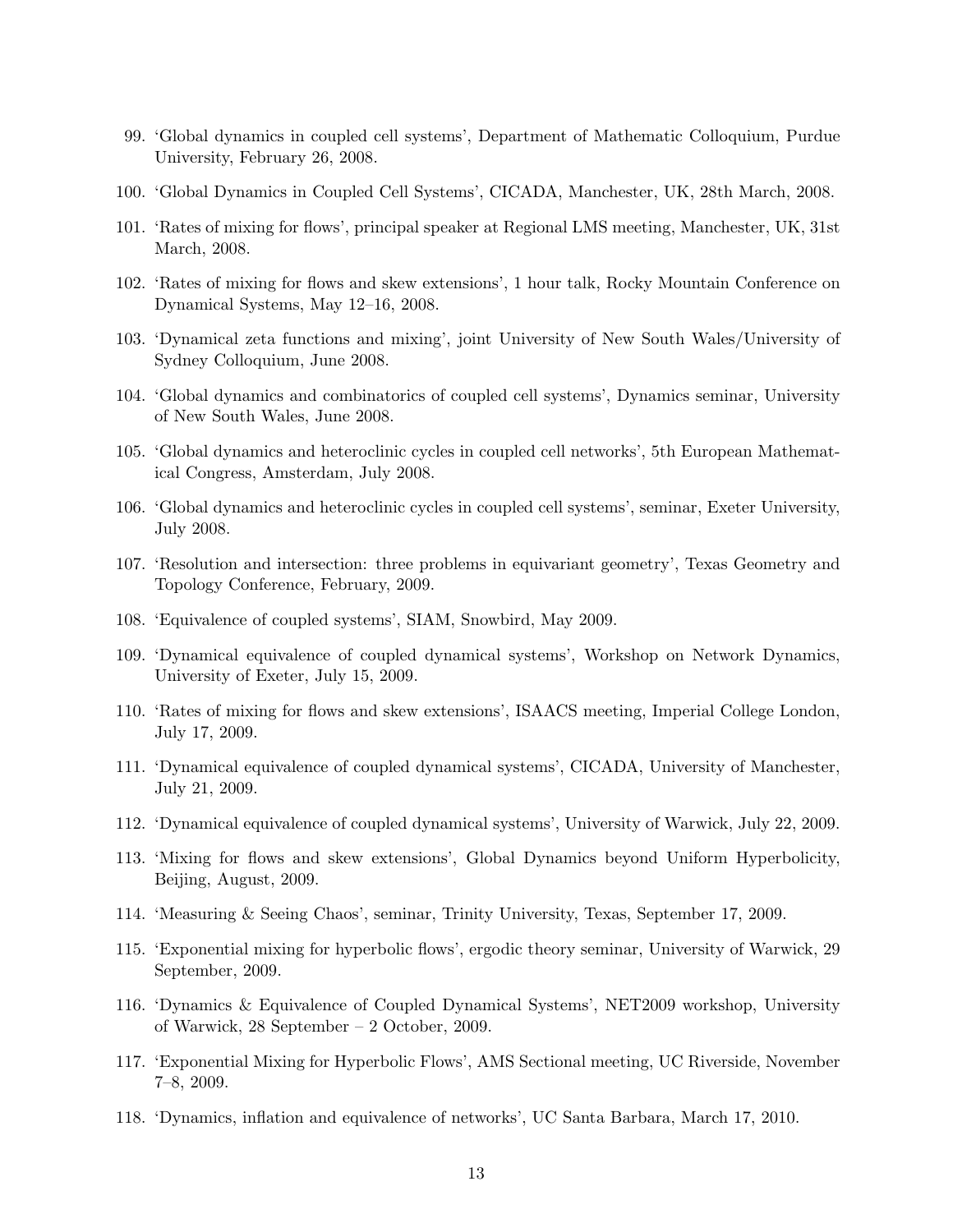- 119. 'Dynamics, inflation and equivalence of networks of coupled dynamical systems', Conference on Network Dynamics and Synchronization, University of Manchester U, May 15–17, 2010.
- 120. 'Axiomatizing the brain: a discrete neural model with interesting properties', University of Exeter, September 14, 2010.
- 121. Plenary lecture: 'Symmetry, statistics and stochastic fluctuations', AMS Sectional meeting, Richmond VA,  $5 - 7$  November, 2010.
- 122. 'The nature of chaos and some models of neural dynamics', colloquium, University of Hamburg, February 3, 2011.
- 123. 'Not so trivial, trivial dynamics', Dynamics seminar, University of Hamburg, February 4, 2011.
- 124. 'A discrete neural model with interesting properties', Networks seminar, University of Houston, April 1, 2011.
- 125. 'Product Dynamics', Dynamical Systems seminar, University of Houston, April 13, 2011.
- 126. 'Asynchronous Dynamics', Equadiff, Loughborough, August 1, 2011.
- 127. 'Mixing Rates for flows', JMM meeting, Boston, 6 January, 2012.
- 128. 'Dynamics, adaptivity and asynchronous logic in large networks of coupled dynamical systems', Workshop on Stability of Dynamical Systems, Exeter, 27 march, 2012.
- 129. 'The nature of chaos and randomness in dynamics and some problems for the 21st century inspired by theoretical and computational neuroscience', colloquium, DePaul University, April 13, 2012.
- 130. 'Adaptivity and asynchronous logic in large networks of coupled hybrid dynamical systems', seminar, Rice University, April 20, 2012.
- 131. '21<sup>st</sup> century problems;  $20<sup>th</sup>$  century solutions: Analyticity and Averaging', workshop on Progress & Problems in Dynamics, Houston, May 14–16, 2012.
- 132. 'Heteroclinic cycles in complex systems', 9th AIMS Conference on Dynamical Systems, Florida, July 1–5, 2012.
- 133. 'Dynamics, asynchrony and adaptivity in (large) networks of discrete dynamical systems', Dynamics Days 2012, Gothenberg, September 2 – 7, 2012.
- 134. 'Asynchronous Networks', University of Porto, September 28, 2012.
- 135. 'Illuminating Chaos Art on Average', Colloquium, University of St Thomas, MN, October 17, 2012.
- 136. 'Problems in Mathematics Inspired by Neuroscience', University of St Thomas, MN, October 18, 2012.
- 137. 'Asynchronous Networks', University of Manchester, UK , March 2013.
- 138. 'Asynchronous Networks', Imperial College, London, March 2013.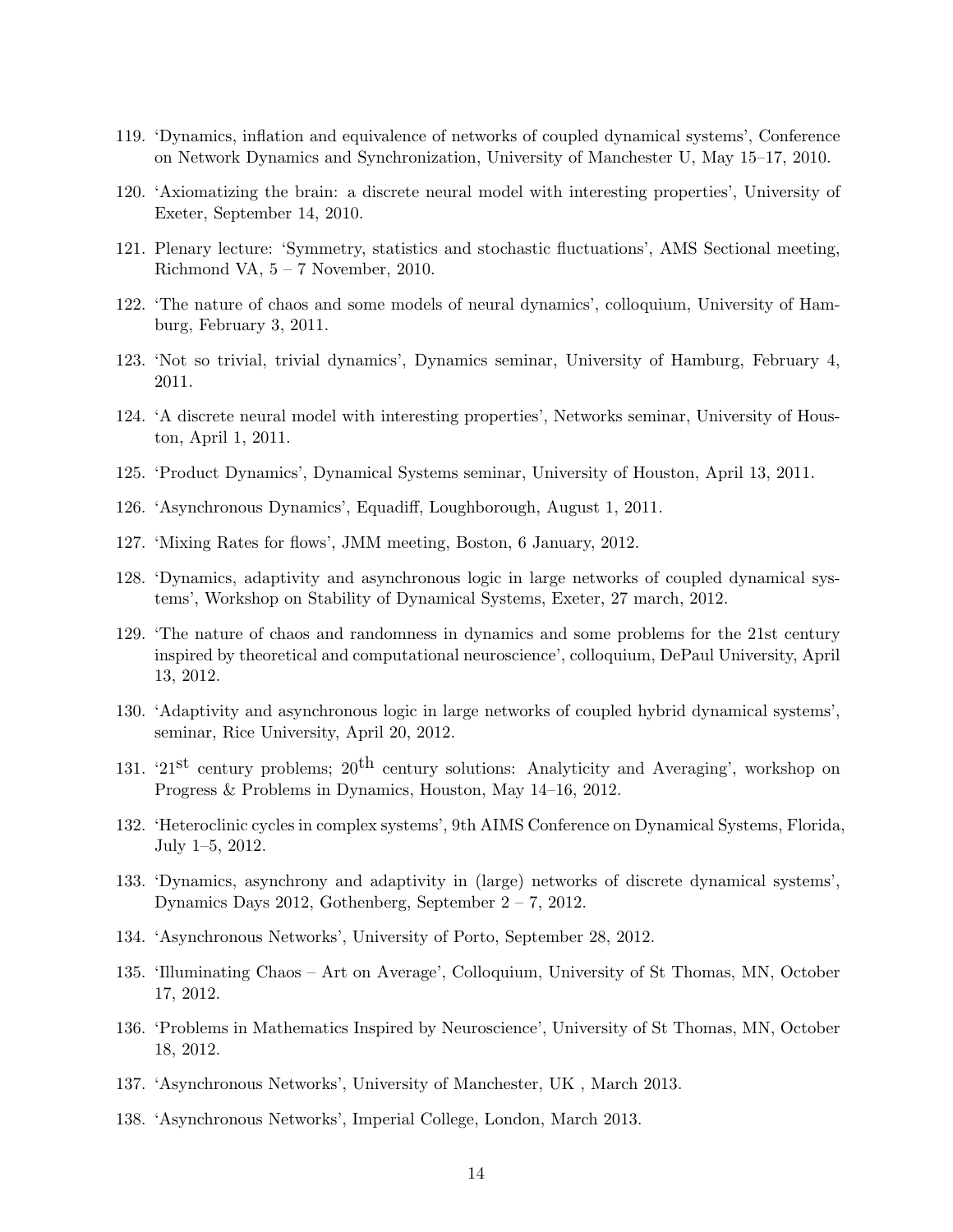- 139. 'Asynchronous Networks', University of Toledo, Ohio, March 2013.
- 140. 'Asynchronous Networks', Rice University, August, 2013.
- 141. 'Dynamics on Asynchronous Networks', Queen Mary, UL, September, 2013.
- 142. 'Dynamics on Asynchronous Networks', Leeds University, September, 2013.
- 143. 'Asynchronous Networks: Structure and Dynamics', Workshop on Coupled Cell Systems, University of Porto, February, 2014.
- 144. 'Asynchronous Networks', University of Warwick, January, 2015.
- 145. 'Asynchronous Networks', University of Exeter, March, 2015.
- 146. 'Realisation of heteroclinic cycles and networks', AMS-EMS-SPM meeting Porto, 10–13 June, 2015.
- 147. 'Asynchronous Networks & Event Driven Dynamics', AMS-EMS-SPM meeting Porto, 10–13 June, 2015.
- 148. 'Asynchronous Networks & Event Driven Dynamics', Open problems in nonsmooth dynamics, CRM, Barcelona, February 1, 2016.
- 149. 'Robust heteroclinic networks in coupled identical cell systems and patterns of desynchronization and resynchronization along heteroclinic connections', Porto, February 12, 2016.
- 150. 'Asynchronous Networks and Modularization of Dynamics', University of Southampton, May 3, 2016.
- 151. 'Robust Heteroclinic Networks in Coupled Identical Cell Networks:Realization and Patterns of Synchronization', NSC-2016, São José dos Campos, May 16, 2016.
- 152. 'A Modularization of Dynamics Theorem for Asynchronous Networks' (Plenary talk), NSC-2016, São José dos Campos, 20 de Maio de 2016.
- 153. 'Functional Asynchronous Networks and Factorization of Dynamics+Function', Nonlinear Structural Dynamics and Diagnostics, 23 - 25 May 2016, Marrakech, Morocco.
- 154. 'Functional Asynchronous Networks and a Modularization of Dynamics Theorem', Dynamics Days, Corfu, June 6 – 10, 2016.
- 155. 'Functional Asynchronous Networks', Weierstrass Institute/Freie Universität Berlin, June 28, 2016.
- 156. 'Heteroclinic Dynamics', course given at Coimbra Mathematics Summer School, Portugal, September 5-9, 2016 (10 1 hour lectures).
- 157. 'Heteroclinic Networks: Construction and Stability', seminar, University of Bath, October 2016.
- 158. 'Functional Asynchronous Networks', seminar, University of Bath, October 2016.
- 159. 'Chaos and the Art of Visualizing Complexity', IMI Public Lecture, University of Bath, October, 2016.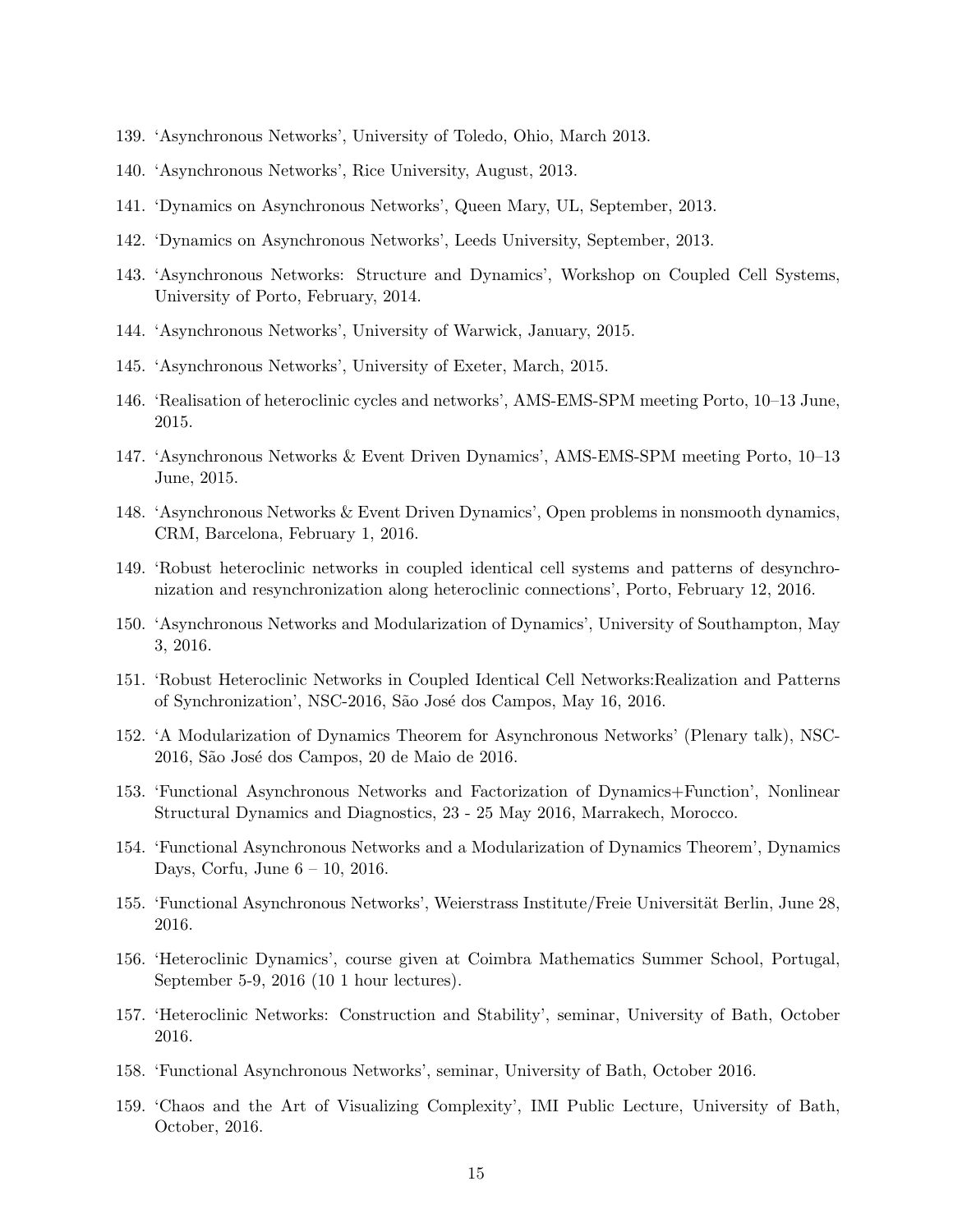- 160. 'Functional Networks', Advances in Ergodic Theory, Hyperbolic Dynamics and Statistical Laws, ANU, Australia, November 30, 2016.
- 161. 'Networks and Function', OCIAM seminar, Oxford University, 19 January, 2017
- 162. 'Heteroclinic Networks in Dynamical Networks', University of Exeter, February 9, 2017.
- 163. 'Kuramoto Networks and Chimeras', Aspects of Dynamics meeting, 16–18 March, 2017, Imperial College.
- 164. 'Functional Asynchronous Networks', SIAM Conference on Applications of Dynamical Systems, May 23, 2017.
- 165. 'Functional Asynchronous Networks of Feed Forward type', Emerging Topics in Network Dynamical Systems, Lorentz Institute, Leiden, June 6, 2017.
- 166. 'Models for Network Dynamics', seminar, University of Bristol, October 20, 2017.
- 167. 'Dynamics of adaptive feedforward networks with some feedback', Perspectives in Nonlinear Science, Institut d'Études Scientifiques de Cargèse (IESC), March 28, 2018.
- 168. 'Dynamics of adaptive feedforward networks with some feedback', Applied Mathematics Seminar, University of Southampton, May 1, 2018.
- 169. 'Dynamics on feedforward networks with adaptation and feedback', seminar, University of Porto, June 21, 2018.
- 170. 'Models for network dynamics: function, primitive elements and evolutionary bifurcation', Center for Control, Dynamical Systems and Computation, UC Santa Barbara, February 1, 2019.

#### Mathematics related

- 171. Invited principal speaker at 'Art-Math98 conference', Berkeley, August, 'Designer Chaos'. Also, presenter of Workshop at the meeting on PRISM ('PRogram for the Interactive Study of Maps').
- 172. Plenary lecturer on 'Symmetry, Patterns and Designs', Houston Teachers Institute, University of Houston, February, 1999.
- 173. Plenary speaker at Bridges Conference, Southwestern College, Kansas, July 28–August 31.
- 174. Plenary speaker at ISAMA 99 conference, June 1999, San Sebastian, Spain.
- 175. Plenary speaker at The Third Annual Bridges Conference, July 28–July 30, 2000.
- 176. Plenary speaker at University of Maubeuge (France) meeting on Maths & Arts, September 2000.
- 177. Organizer of, and speaker in, three hour symposium 'Beauty and the Beast: Visual symbiosis of Art and Mathematics', AAAS yearly meeting, February 15–20, 2001, San Francisco.
- 178. Organizer of workshop at The Fourth Annual Bridges Conference, July 2001.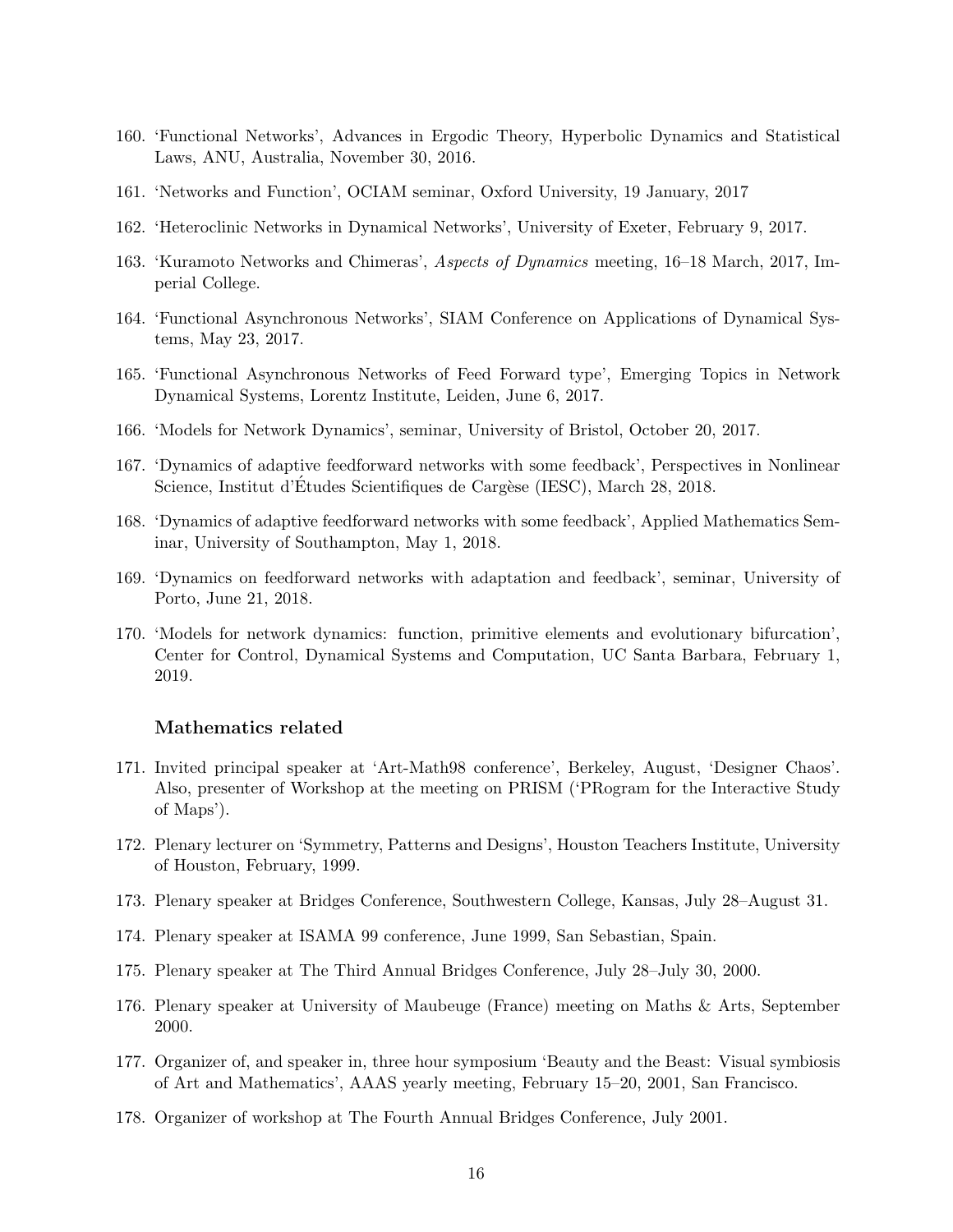- 179. 'Designer Chaos', SIGGRAPH, Los Angeles, August 12, 2001.
- 180. Panel member for forum on Art and Mathematics held at Rice University, November, 2001.
- 181. Speaker at session on 'Mathematics and the Visual Arts', MathFest, summer meeting of the MAA, Boulder Colorado, July 31–August 2, 2003.
- 182. 'Illuminating Chaos', Institute Henri Poincaré, January 22nd, 2005.
- 183. 'Illuminating Chaos', Institute of Education: London Knowledge Lab, London, UK, June 8th, 2005.
- 184. 'Teacher professional development for mathematics and science in the USA: The Yale-New Haven and Houston Teachers Institutes', Institute of Education, London, UK, July 11, 2005.
- 185. Plenary speaker, Bridges Conference, London, August 4 8, 2006, 'Illuminating Chaos Art on Average'.
- 186. Public lecture 'Illuminating Chaos', University of Richmond, October 11, 2006.
- 187. 'Motivating mathematics: Why? How?', Dana conference, UT Austin, October 27, 2006.
- 188. Inaugural meeting of ESMA, plenary talk: 'Using mathematics in art Using art in mathematics', Institut Henri Poincaré, Paris, July 19, 2010.
- 189. 'Using Mathematics in Art Using art in Mathematics', Bridges Conference, Pécs, Hungary, July 25, 2010.
- 190. 'The Art & Mathematics of Chaos', London Knowledge Lab, September 16, 2010.
- 191. 'Illuminating Chaos', Mathematics Colloquium, Texas Southern University, March 2014.
- 192. 'Visualization of complex structure', AMS-EMS-SPM meeting Porto, 10–13 June, 2015.
- 193. 'Illuminating Chaos: Art (and Science) on Average', public lecture, Dynamics Days, Exeter, September 2015.
- 194. 'Using Mathematics and Art in Educational Outreach', European Society for Mathematics and Art, general meeting, Ljubljana, September 20–25, 2016.

#### Miscellaneous

Organization, with M Golubitsky & J. Bennett, of Bridge Program mathematics activity on 'chaos and fractals' for high school students, 1994; Talk to prospective students on 'Chaos and Symmetry' at Texas Christian University, October 8, 2002; Talk to high school students, Bideford, Exeter, May 17, 2005. Review of *Indra's Pearls's*, by Mumford, Series and Wright, for *Science*. (March 7, 2003). Review of Images of a Complex World. The Art and Poetry of Chaos, by Robin Chapman and Julien Clinton Sprott, Jnr. Math & the Arts  $2(4)$  (2008), 208–211. Review of 'A Gallery of Chua Attractors', WSC, 2007, Jnr. Math & the Arts 4(1) 2010, 49–51; Review of 'Beauty of Fractals: Six Different Views, by Denny Gulick and Jon Scott, Editors', Jnr. Math & the Arts, 6(1) (2012), 56–58.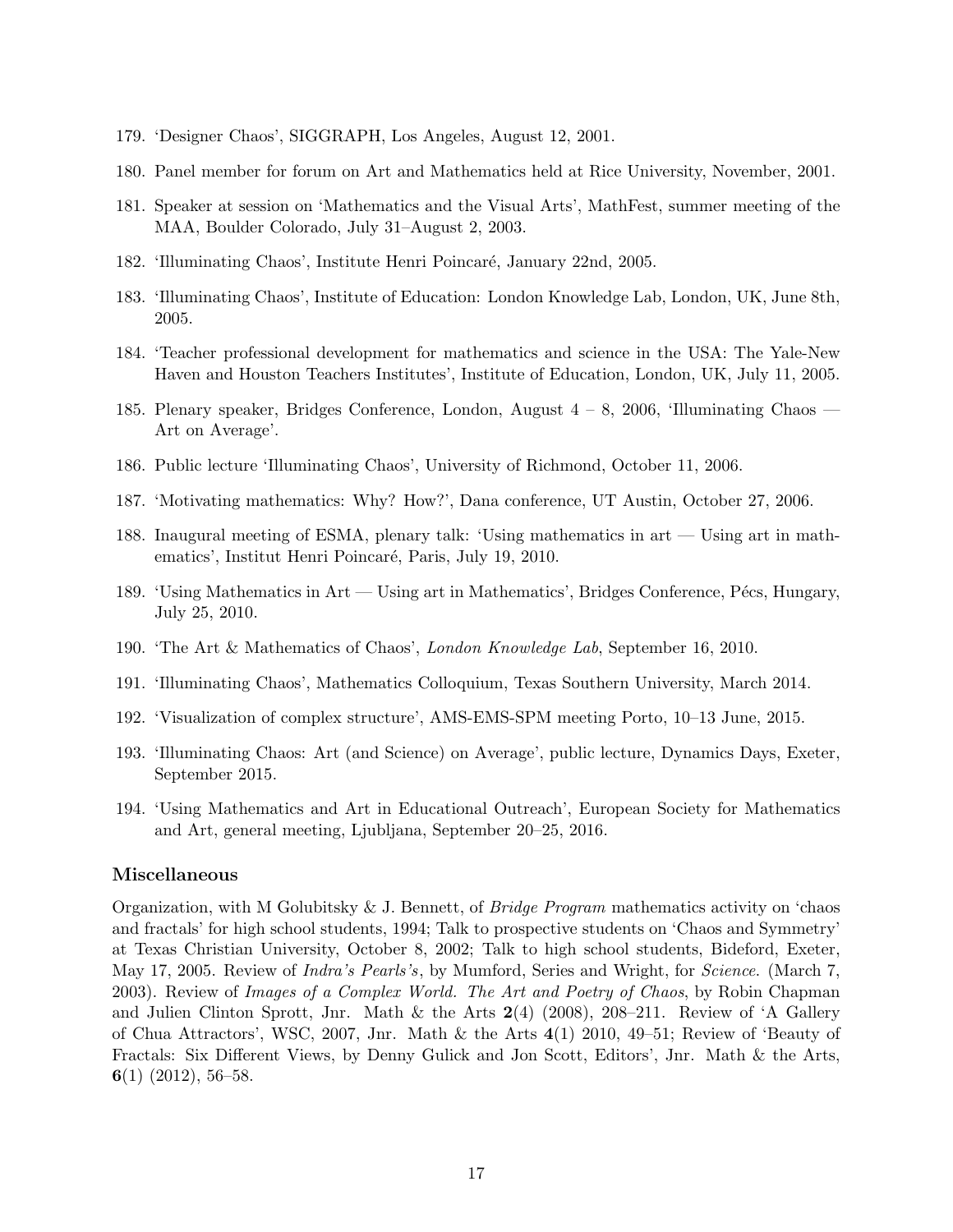# Teaching

Engineering Mathematics, University of Bristol. 2017–2018.

Undergraduate projects in Mathematics Modelling. Second year course: designed and supervised eight group projects: "Transport problems in Circlevale" (developing a mathematical model to explain the difficulties of running a circular railway which intersects and overlaps other lines); "Off the grid with a microgrid" (addressing the energy needs of the community of Exitville which wants to be independent and as self-sufficient as possible); "Slowdown for speed-up" (investigating and developing a model for traffic flow on freeways); "Finding Chaos" (comparing various techniques, including the 0-1 test and positive Liapunov exponents, for detecting chaos in a chemical system); "An exotic food chain on Fangatafua" (mutant species in a complex heteroclinic cycle); "Segregation in Social Networks" (an adaptive network modelling two media groups which attempting to maximize their audience from amongst the members of a large social network); "Ticketing model for discounted travel" (modelling an advance purchase ticketing model designed to minimize dislocation through delay propagation); "Rainwater storage tanks" (modelling the sloshing of water in a rainwater tank during an earthquake).

Four weeks of lectures on abstract algebra for engineers (groups and other algebraic structures). Basis for a short primer on abstract algebra for engineers—in preparation.

Undergraduate courses taught (1992–2012) at the University of Houston include:

Calculus I, II & III,

Differential equations (junior level),

Patterns, symmetry and design (junior/senior level),

Nonlinear Analysis and Chaos (2 semester senior sequence),

Real Analysis (2 semester senior/graduate sequence),

Topics courses (capstone, honors projects, etc) to individual undergraduates include geometry, graph theory, differential equations and computing, and symbolic dynamics.

Semester length seminars in the Houston teachers Institute in 1999, 2001 & 2004 (see below).

Undergraduate courses taught (1976–1992) at the University of Sydney include:

Point set topology (third year honors), analysis sequence (first and second year honors), complex analysis (3rd year level), linear algebra (1st year level), differential topology and degree theory (honors year), dynamical systems (honors and graduate level), elliptic and pseudo differential operators (graduate level), several complex variable (graduate level).

Courses taught (1970–1976) at the University of Warwick include:

Vector Calculus (2nd year), Differential equations (1st year), Lie groups and representation theory (graduate).

Major course development since 1992:

Senior level course on Nonlinear Analysis & Chaos (now part of regular UH catalog).

Real analysis: senior/graduate level course on analysis.

Ergodic Theory (new graduate course, Spring 2000).

Interdisciplinary course on 'Patterns, Design and Symmetry'. The course was first given in the Department of Art, Fall 1997, and again in Fall 1998, and Fall 2000.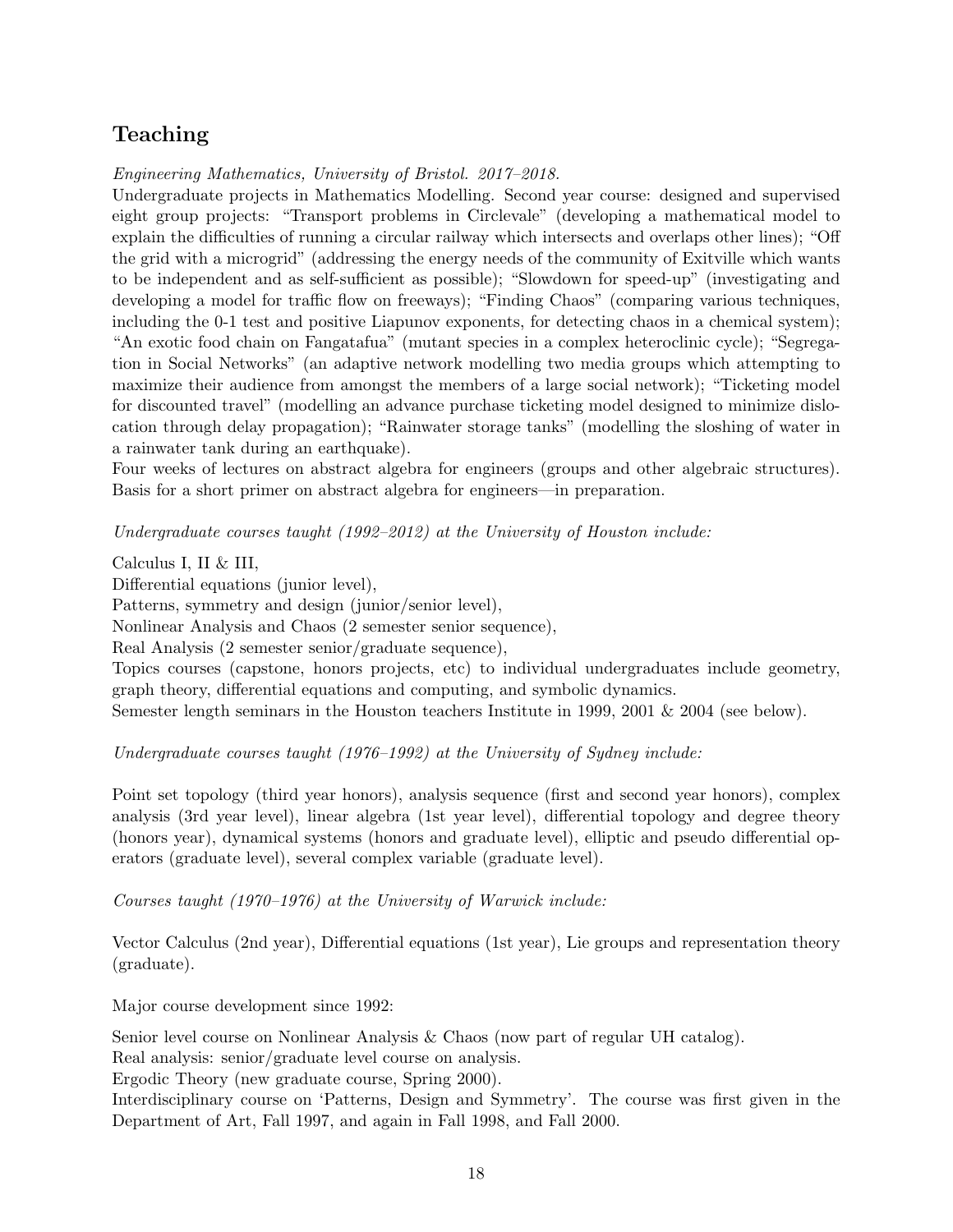The Analysis sequence course (Sydney University), Real Analysis sequence (University of Houston) and Vector Calculus course (University of Warwick), form the basis of the book Essential Real Analysis published in the Springer Sums Series (2017, 450 pages, about 570 exercises).

# Graduate & Seminar teaching

A wide range of courses including Elliptic & Pseudodifferential Operators (Sydney), Representation theory of finite and compact Lie groups (Warwick & Houston), Differential manifolds and topology (Sydney & Houston), Dynamical Systems (Sydney), Ergodic Theory (Houston), Several complex variables (Sydney & Houston), de Rham theory, sheaf cohomology (Houston), Statistical properties of dynamical systems (Houston), Networks (Houston). Recent seminar courses on networks (Houston and Imperial), and heteroclinic networks and cycles (Houston and Coimbra), special topics seminar on Mathematical Neuroscience (Houston, 2 semesters), special topics reading seminar on Max Plus (Tropical) Algebra (Houston) and many Masters tutorials and undergraduate honours projects (Sydney & Houston). Graduate level course on equivariant dynamical systems (Imperial, 2004—basis of the book Dynamics and Symmetry  $[10]$  and course on Dynamics and Bifurcation (University of Twente, 1995, basis of monograph Dynamics, Bifurcation and Symmetry [6]). Masters thesis on quantum chaos, Antonio Rieser (2004); Doctoral supervision at University of Houston (Nikita Agarwal, 2011, Philip Jacobs, 2004). Thesis Committees (University of Houston): many, including Committees in Electrical, Mechanical and Chemical Engineering and Computer Science (2 Masters research oriented on parallel computing). Senior Jury member for thesis of Manuela Aguiar, University Porto, and Wruck, Hamburg).

# Outreach and other activities

### Houston Teachers Institute

I was very involved with the Houston Teachers Institute (HTI) from its inception in 1998 to 2009 when the association with the Yale National Initiative ceased. I was co-chair of the University Faculty Advisory Council until Fall 2009. I was also a member of the National University Advisory Council of the Yale National Initiative. During the life of HTI, I was actively involved in and chaired many meetings hosted by the Yale-Newhaven Teachers Institute at Yale. The Houston Teachers Institute was based on the successful Yale-New Haven teachers institute model and gave innovative semester long seminars to teachers in the local school district (HISD).

I led three seminars in 1999, 2001 and 2004. The 1999 seminar, which was on symmetry, patterns and designs, ran two hours/week over the Spring semester and into summer. The ten teachers enrolled in the seminar produced curriculum units in the area of symmetry, patterns and designs. The curriculum units produced by the teachers were published and accessible online. The 2001 seminar was on statistics and probability ('Figuring the Odds: Learning to Live with Life's Uncertainty'). There were 11 teachers in the seminar and the curriculum units produced by the teachers have been published and were accessible online. The 2004 seminar was in the area of geometry ('Hands on Geometry: How we can use geometry to see the world around us'.) There were 12 HISD teachers in the seminar (just under 40 applied—the most heavily subscribed seminar in the history of HTI).